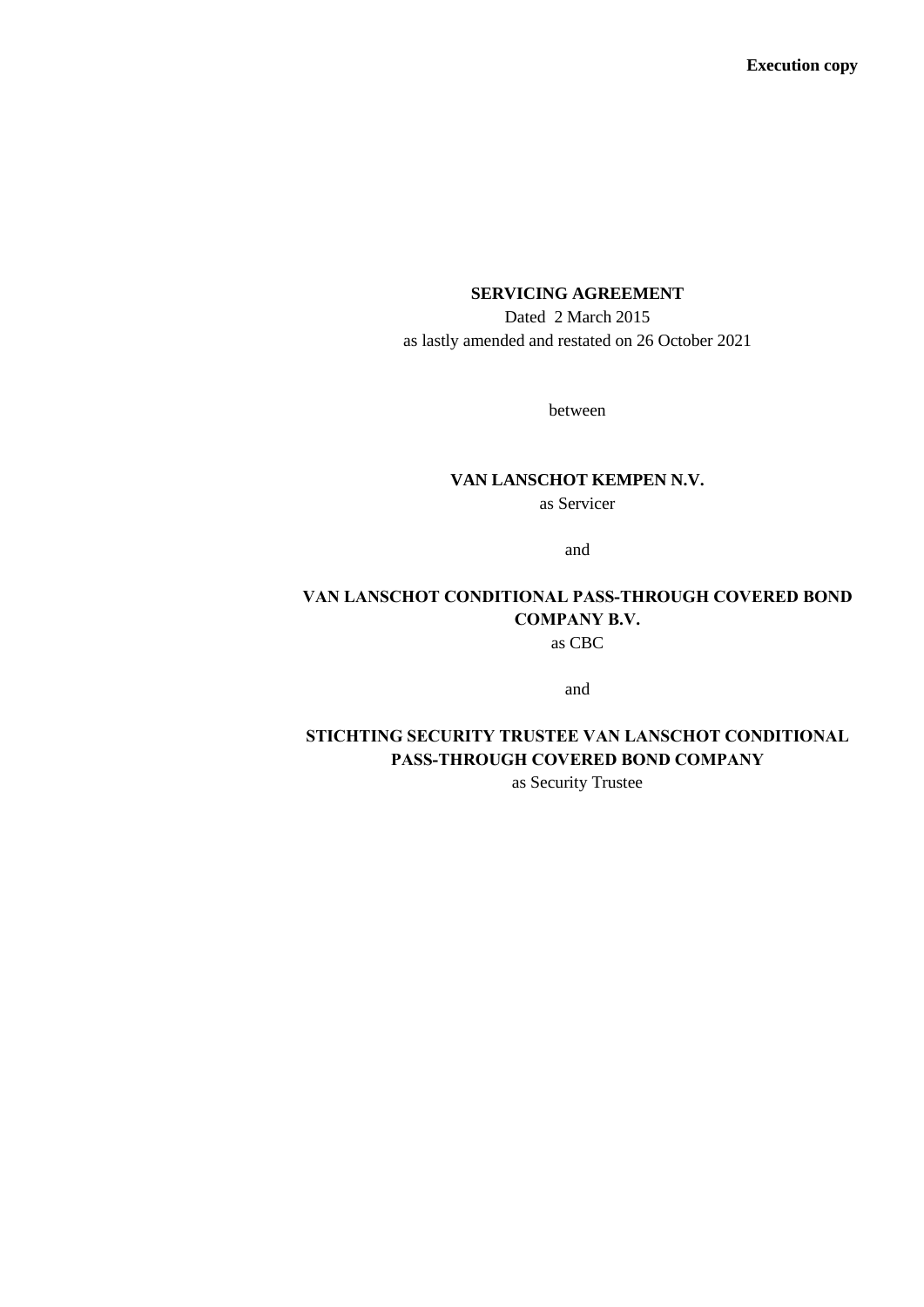$\sqrt{2}$ 

Van Lanschot Kempen/CPTCB1 Programme Update 2021 Servicing Agreement **Execution Copy** 

# **TABLE OF CONTENTS**

| <b>Clause</b> |                                                     | Page |
|---------------|-----------------------------------------------------|------|
| 1.            |                                                     |      |
| 2.            |                                                     |      |
| 3.            |                                                     |      |
| 4.            |                                                     |      |
| 5.            |                                                     |      |
| 6.            |                                                     |      |
| 7.            |                                                     |      |
| 8.            |                                                     |      |
| 9.            | Lower Ranking Mortgages / Discharge of Mortgages 10 |      |
| 10.           |                                                     |      |
| 11.           |                                                     |      |
| 12.           |                                                     |      |
| 13.           |                                                     |      |
| 14.           |                                                     |      |
| 15.           |                                                     |      |
| 16.           |                                                     |      |
| 17.           |                                                     |      |
| 18.           |                                                     |      |
| 19.           |                                                     |      |
| 20.           |                                                     |      |
| 21.           |                                                     |      |
| 22.           |                                                     |      |
| 23.           |                                                     |      |
| 24.           |                                                     |      |
| 25.           |                                                     |      |
| 26.           |                                                     |      |
| 27.           |                                                     |      |

# **Schedule 1: The Pool Services**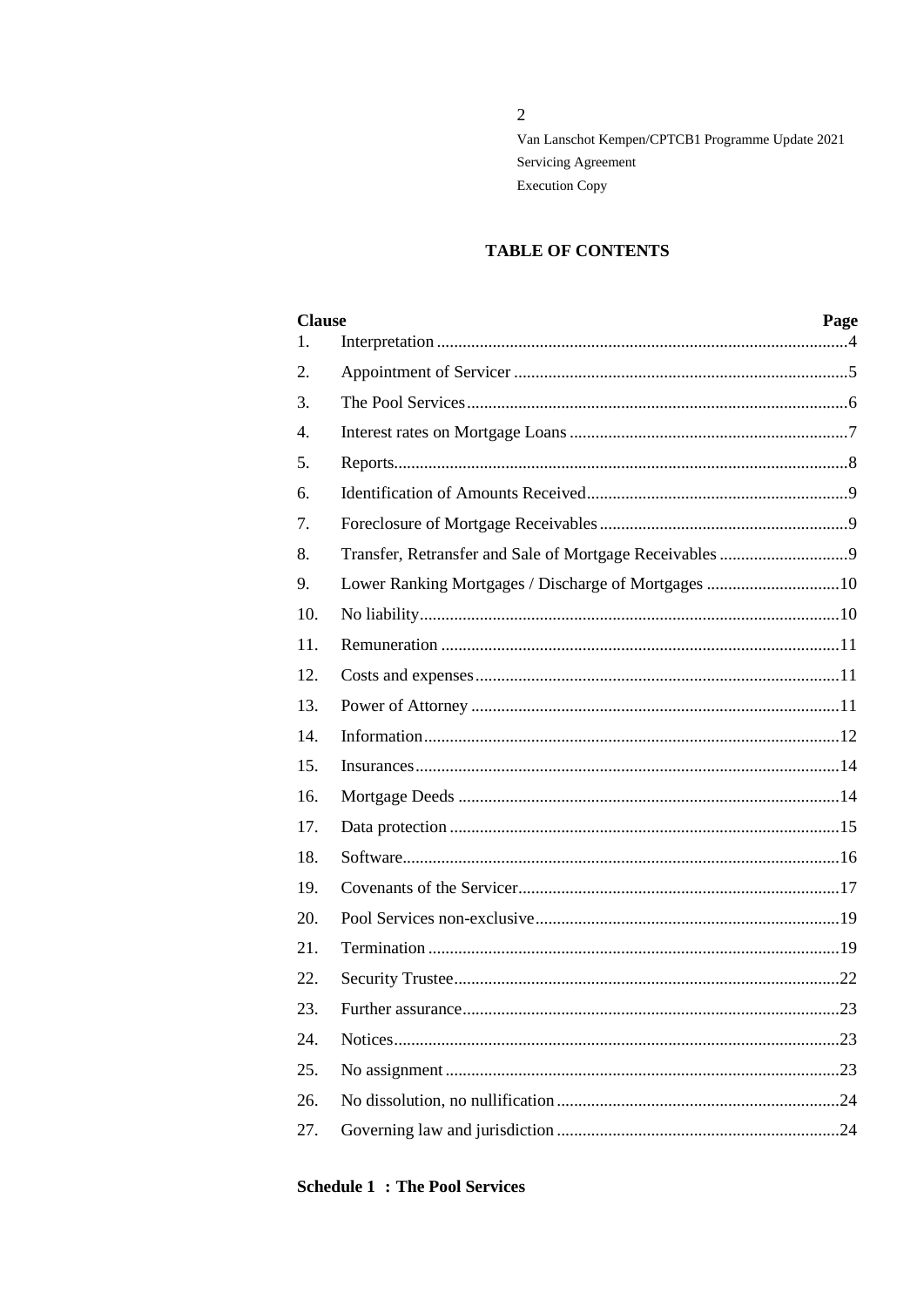# **Schedule 2 : Form of Mortgage Report**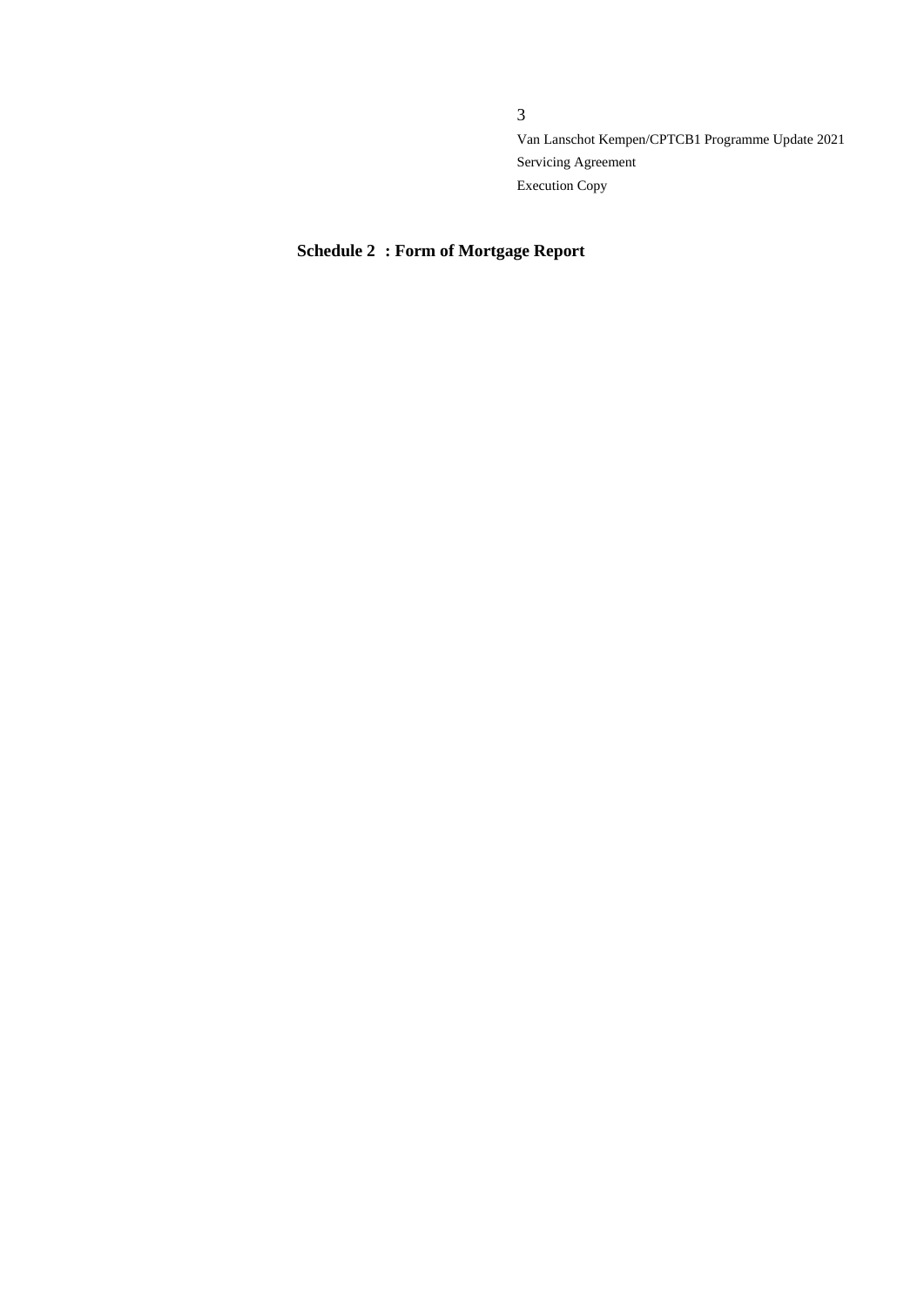**THIS SERVICING AGREEMENT** is dated 2 March 2015 as lastly amended and restated on 26 October 2021 and made between:

4

- 1. **VAN LANSCHOT KEMPEN N.V.** (previously named Van Lanschot Kempen Wealth Management N.V.), a public limited liability company (*naamloze vennootschap*) organised under the laws of the Netherlands, and established in 's-Hertogenbosch, the Netherlands;
- 2. **VAN LANSCHOT CONDITIONAL PASS-THROUGH COVERED BOND COMPANY B.V.**, a private company with limited liability (*besloten vennootschap met beperkte aansprakelijkheid*) organised under the laws of the Netherlands, and established in Amsterdam, the Netherlands; and
- 3. **STICHTING SECURITY TRUSTEE VAN LANSCHOT CONDITIONAL PASS-THROUGH COVERED BOND COMPANY**, a foundation (*stichting*) organised under the laws of the Netherlands, and established in Amsterdam, the Netherlands.

### **WHEREAS:**

- A. The Issuer has on 2 March 2015 set up a covered bond programme pursuant to which the Issuer will issue Covered Bonds from time to time.
- B. In connection with the Programme, Eligible Receivables will be sold and transferred to the CBC pursuant to the Guarantee Support Agreement.
- C. The Servicer carries on the business of, *inter alia*, administering Eligible Receivables.
- D. The Servicer is willing to provide the Pool Services to the CBC subject to and in accordance with the terms of this Agreement.

#### **IT IS AGREED** as follows:

### <span id="page-3-0"></span>**1. INTERPRETATION**

1.1 In this Agreement (including its recitals), except so far as the context otherwise requires, words, expressions and capitalised terms used herein and not otherwise defined or construed herein shall have the same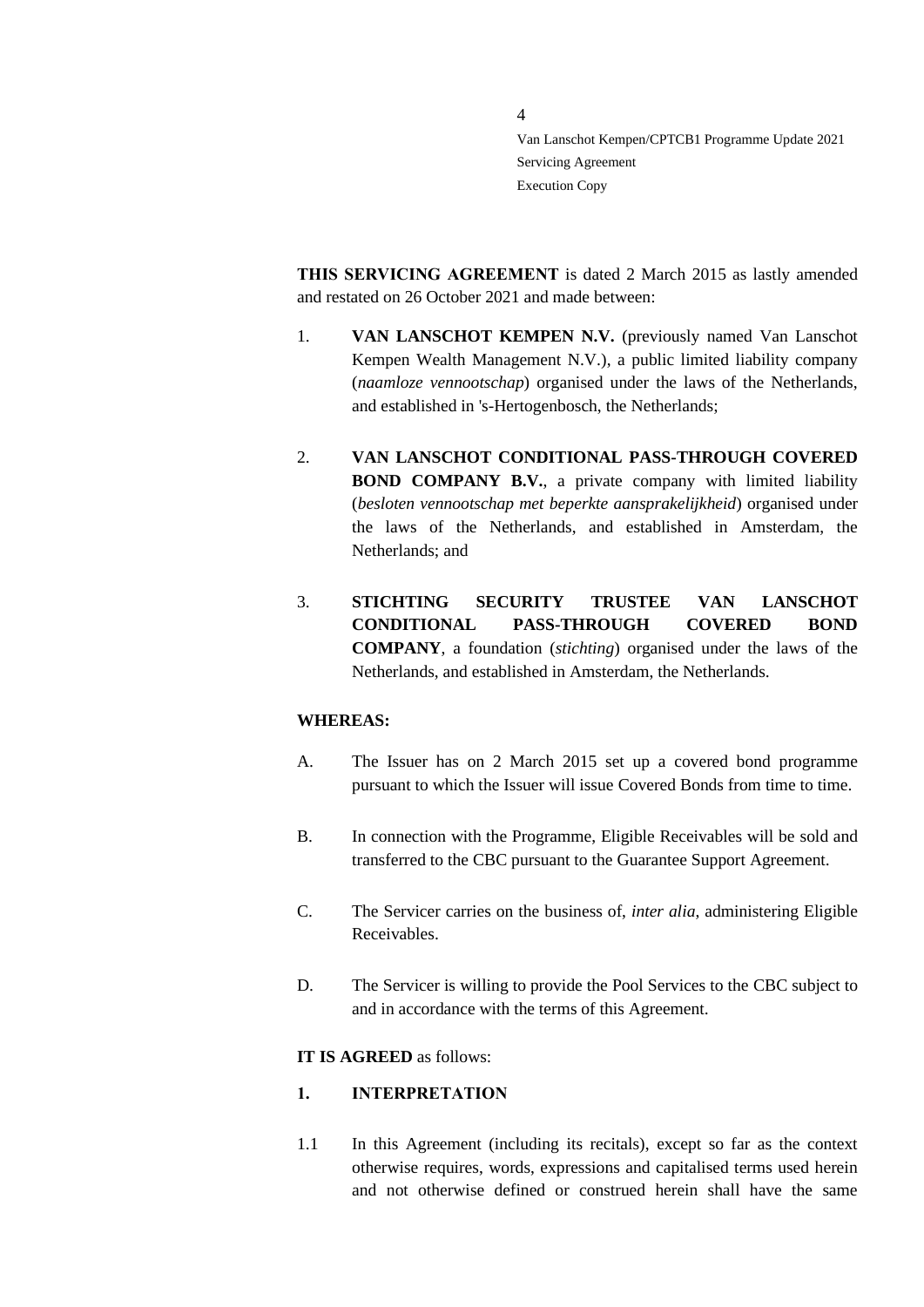meanings as defined or construed in the master definitions agreement dated 2 March 2015 and signed by, amongst others, the parties to this Agreement, as the same may be amended, restated, supplemented or otherwise modified from time to time (the "**Master Definitions Agreement**"). The rules of usage and of interpretation as set forth in the Master Definitions Agreement and all other agreements and understandings between the parties hereto contained therein shall apply to this Agreement, unless otherwise provided herein.

- 1.2 The expression "**Agreement**" shall herein mean this Servicing Agreement including its schedules.
- 1.3 This Agreement expresses and describes Dutch legal concepts in English and not in their original Dutch terms. Consequently, this Agreement is concluded on the express conditions that all words, terms and expressions used herein shall be construed and interpreted in accordance with the laws of the Netherlands.
- 1.4 The Security Trustee has agreed to become a party to this Agreement only for the purpose of taking the benefit of certain provisions of this Agreement expressed to be for its benefit and for the better preservation and enforcement of its rights under the Pledge Agreements and, save as aforesaid, the Security Trustee shall assume no obligations or liabilities whatsoever to the Servicer or the CBC by virtue of the provisions thereof.

### <span id="page-4-0"></span>**2. APPOINTMENT OF SERVICER**

- <span id="page-4-1"></span>2.1 The CBC appoints Van Lanschot Kempen N.V. to provide the services as set forth in this Agreement and in **Schedule 1** hereto (the "**Pool Services**") in respect of the Mortgage Loans and Mortgage Receivables and Van Lanschot Kempen N.V. accepts such appointment on the terms and subject to the conditions of this Agreement.
- 2.2 For the avoidance of doubt and in connection with the rights, powers and discretions conferred under Clause [2.1](#page-4-1) above and this Clause, during the continuance of its appointment under this Agreement, the Servicer shall, subject to the terms and conditions of this Agreement, have the full power, authority and right to do or cause to be done any and all things which it reasonably considers necessary, convenient or incidental to the provision of the Pool Services excluding, for the avoidance of doubt, any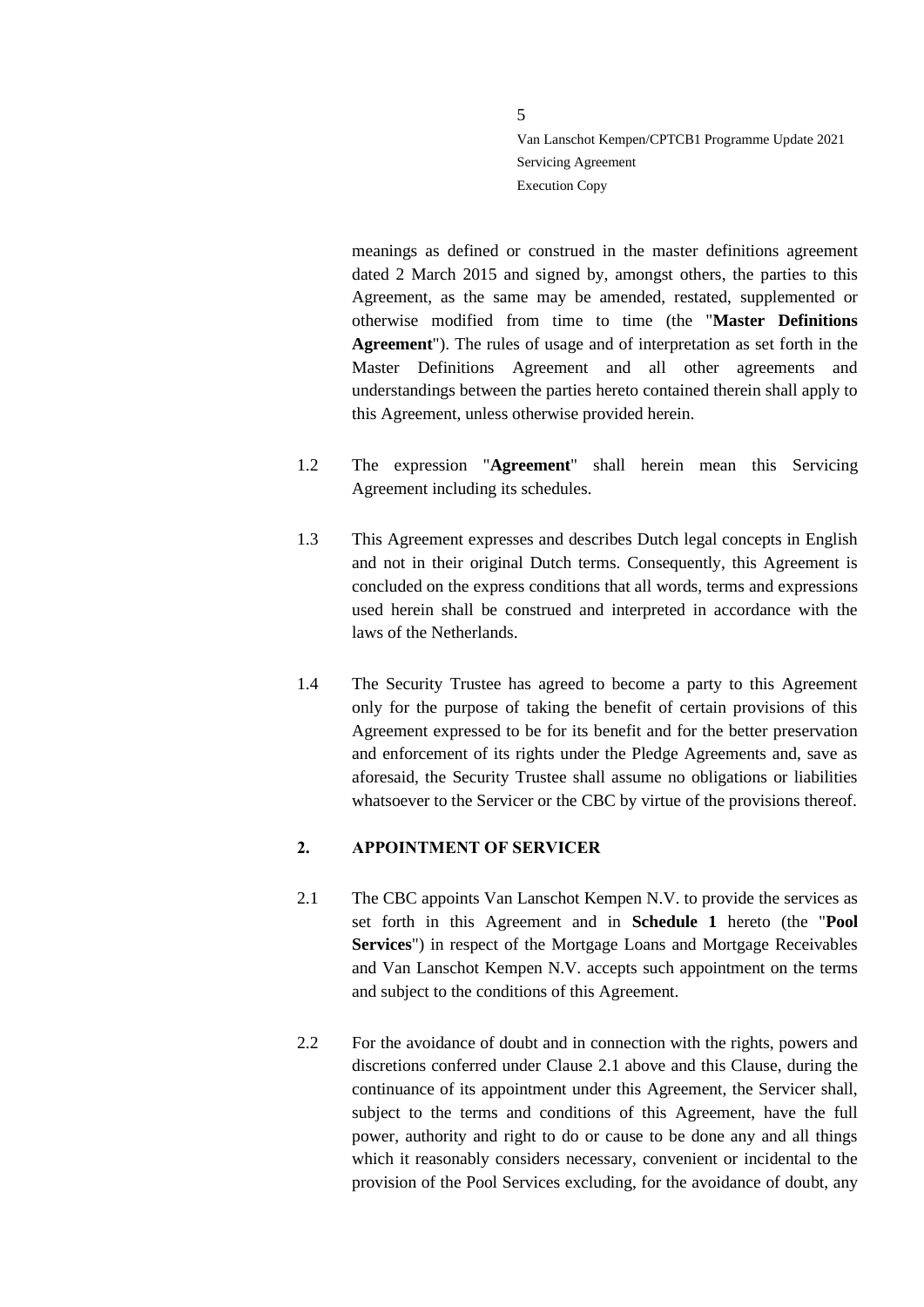acts of disposal (*beschikkingshandelingen*), provided that they will not involve and cannot result in a breach by the CBC and/or the Issuer of any of the provisions of the Transaction Documents and provided furthermore that the CBC and its directors shall not be required or obliged at any time to comply with any directions which the Servicer may give with respect to the operating and financial policies of the CBC. The Servicer hereby acknowledges that all powers to determine such policies are, and shall at all times remain, vested in the CBC and its directors and none of the provisions of this Agreement shall be construed in a manner inconsistent with this Clause.

### <span id="page-5-0"></span>**3. THE POOL SERVICES**

- 3.1 The duty of the Servicer shall be to provide the Pool Services upon the terms of and subject to the conditions of this Agreement.
- 3.2 When providing the Pool Services, the Servicer shall have due regard to the interests of the CBC, the Security Trustee and the Secured Parties.

### <span id="page-5-1"></span>3.3 **Compliance with law and Transaction Documents**

The Pool Services shall include procuring (insofar as the Servicer having used its reasonable endeavours is able to do so) compliance by the CBC with all applicable legal requirements and with the terms of the Transaction Documents to which the CBC is a party, provided always that the Servicer shall not lend or provide any sum to the CBC (other than as expressly contemplated by this Agreement or any of the other Transaction Documents), and that the Servicer shall have no liability whatsoever to the CBC, the Security Trustee, the Covered Bondholders or any other person for any failure by the CBC to make any payment due by the CBC under any Transaction Document unless such failure by the CBC results from a failure due to fraud, gross negligence or wilful misconduct by the Servicer to perform any of the Servicer's obligations under this Agreement or any of the other Transaction Documents.

#### <span id="page-5-2"></span>3.4 **Sub-agents and sub-servicers**

3.4.1 The Servicer may sub-contract all or part of the Pool Services to any member of the Van Lanschot Kempen Group or Stater Nederland B.V. without restriction. Further, subject to Clause [3.4.2](#page-6-1) below, the Servicer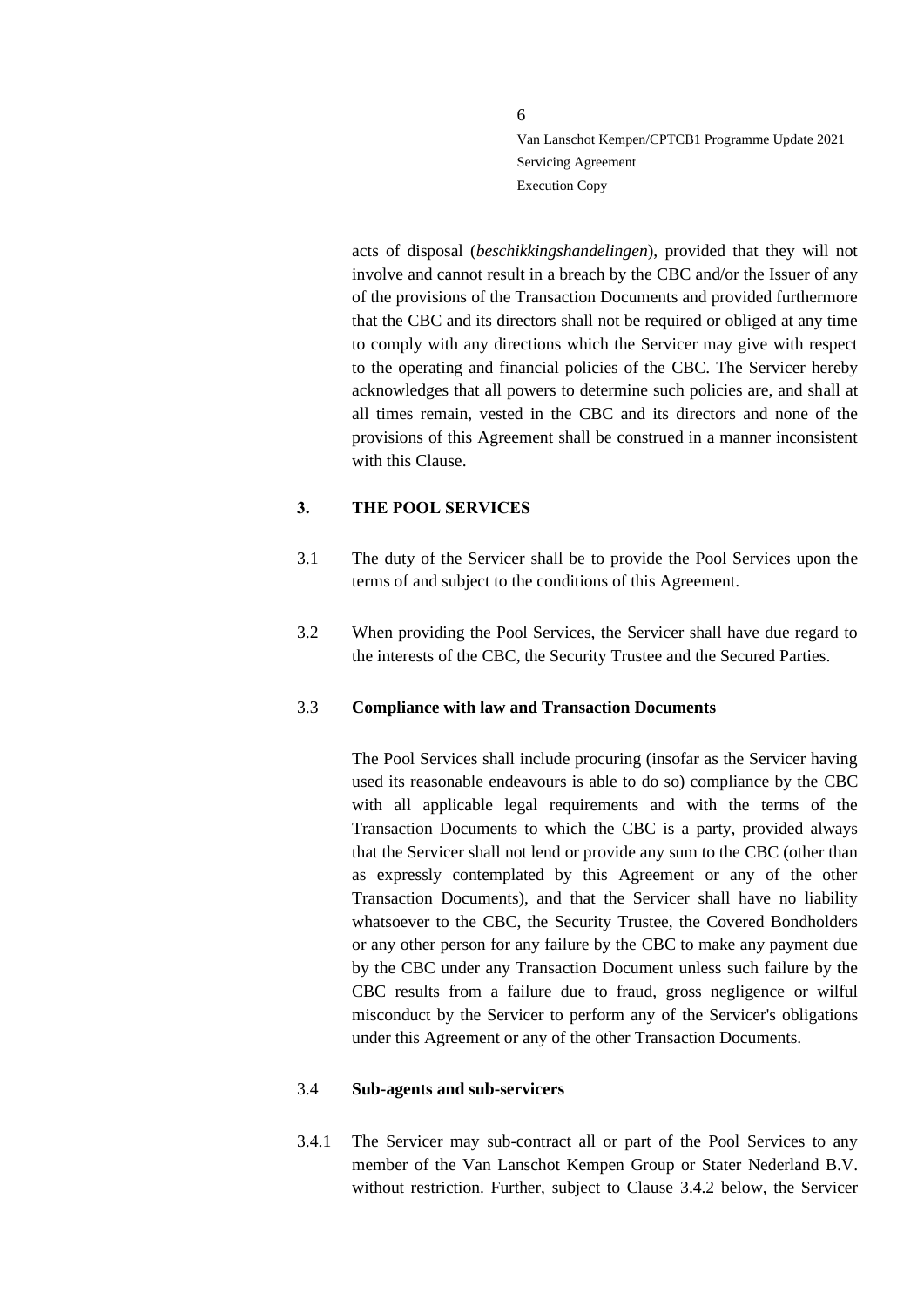may appoint any other person as its sub-agent or sub-servicer to carry out the Pool Services on such terms as it deems necessary, provided that it shall always use reasonable care in the selection and continued appointment of such person and any delegation is permitted under Dutch law. Any sub-contracting in accordance with this Clause shall not in any way relieve the Servicer from its obligations under this Agreement in respect of the provision of any of the Pool Services for which it shall continue to be liable as if no such appointment had been made and as if the acts and omissions of the sub-agent or sub-servicer were the acts and omissions of the Servicer.

- <span id="page-6-1"></span>3.4.2 The Servicer may appoint one or more sub-agents or sub-servicers to perform some, but not all, Pool Services, including, but not limited to, Stater Nederland B.V., provided that:
	- (a) where the arrangements involve or may involve the receipt by the sub-agent or sub-servicer of moneys which, in accordance with this Agreement, are to be credited to the CBC Account, the sub-agent or sub-servicer acknowledges on terms satisfactory to the CBC that any such moneys without any set-off or counterclaim of whatever kind will be paid to the Servicer for credit to the CBC Account; and
	- (b) neither the CBC nor the Security Trustee shall have any liability for any costs, charges or expenses payable to or incurred by such sub-agent or sub-servicer, or arising from the termination of any such arrangement in addition to the liability which either the CBC or the Security Trustee would have had to the Servicer under this Agreement if no such sub-contracting had occurred; and
	- (c) except in case of the appointment of Stater Nederland B.V. as subservicer existing at the date of this Agreement, the CBC and the Security Trustee have given their prior written consent (which consent shall not unreasonably be withheld) to such appointment and the Rating Agencies are notified of such appointment.

### <span id="page-6-0"></span>**4. INTEREST RATES ON MORTGAGE LOANS**

4.1 Pursuant to Clause 6.6 of the Guarantee Support Agreement, the CBC has agreed with the Transferor that the Transferor, whether for itself or on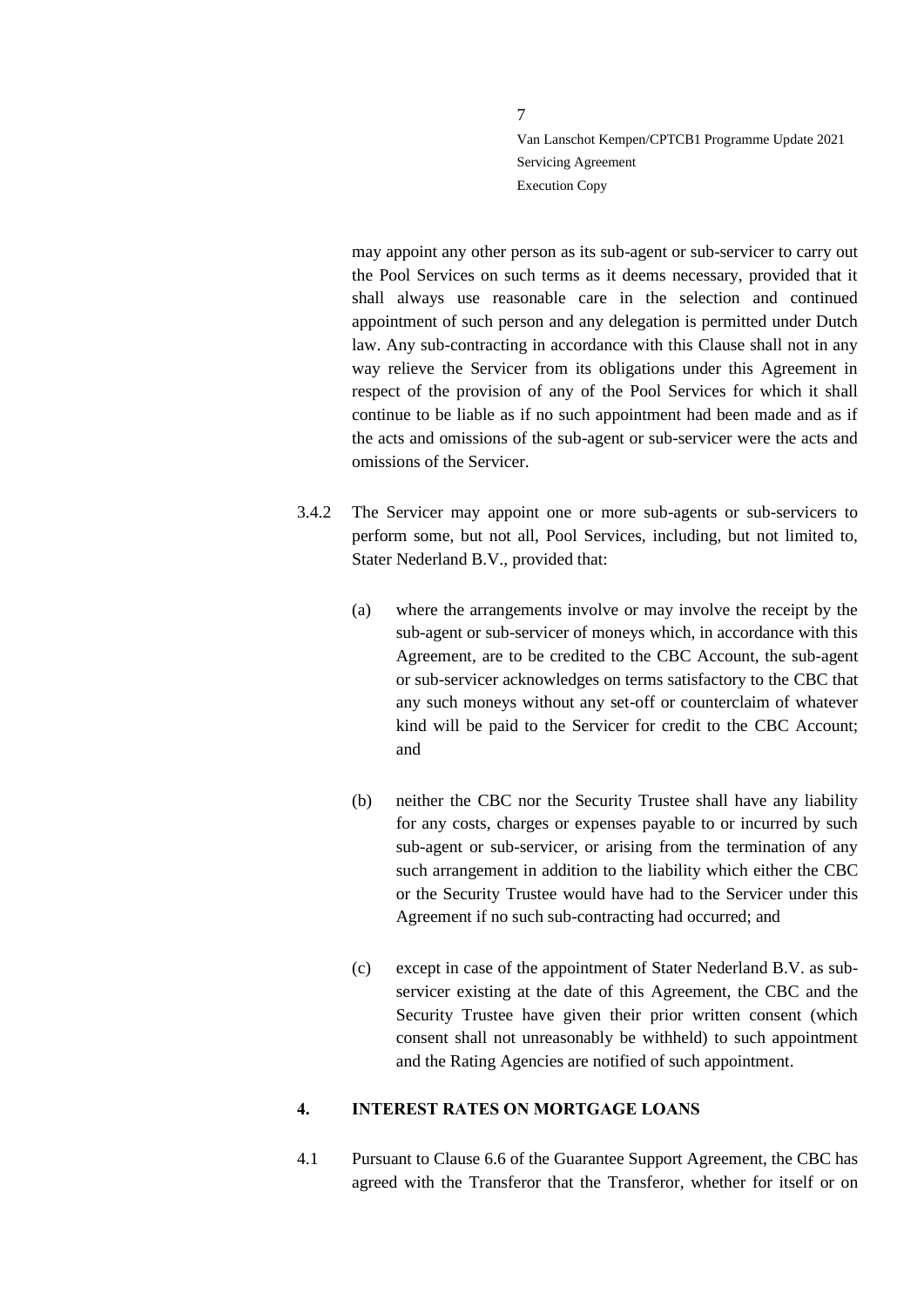behalf of the CBC, shall determine and set the interest rates on the Mortgage Loans in accordance with the Mortgage Conditions and Dutch law.

- <span id="page-7-3"></span>4.2 Subject to Clauses [4.3,](#page-7-1) [4.4](#page-7-2) an[d 4.4](#page-7-2) below, if at any time the Transferor no longer sets the interest rates on the Mortgage Loans for any reason, the CBC and the Security Trustee grant full right, liberty and authority to the Servicer on behalf of the CBC or, as the case may be, the Security Trustee, to determine and set the interest rates on the Mortgage Loans in accordance with the Mortgage Conditions and Dutch law following notification to the Borrowers of the assignment and/or pledge of the Mortgage Receivables.
- <span id="page-7-1"></span>4.3 Subject to Clause [4.4](#page-7-2) below, the Servicer covenants with the CBC and the Security Trustee that until the CBC and the Security Trustee have no further interests in the Mortgage Receivables, it will not at any time set the interest rates on the Mortgage Loans at a level which is materially below or above the current market rates at such time as offered by the Reference Mortgage Lenders for loans which are comparable in all material respects to such Mortgage Loans.
- <span id="page-7-2"></span>4.4 The Servicer, acting on behalf of the Issuer, will, following notification to the relevant Borrowers of the assignment of the Mortgage Receivables, only offer the relevant Borrowers in respect of Mortgage Loans (or the relevant loan part thereof) an interest rate for the next succeeding interest rate period (*rentevastperiode*) which is at least equal to the Minimum Mortgage Interest Rate, subject to the Mortgage Conditions and subject to applicable law (including, without limitation, principles of reasonableness and fairness).
- 4.5 Each of the Security Trustee and the CBC may at any time terminate the authority of the Servicer to determine and set the interest granted under Clause [4.2.](#page-7-3)

# <span id="page-7-0"></span>**5. REPORTS**

5.1 Following the end of each Calculation Period, the Servicer will prepare the information as set out in **Schedule 2** (the "**Mortgage Report**") and will distribute such report to the Administrator ultimately five (5) Business Days prior to the immediately succeeding CBC Payment Date.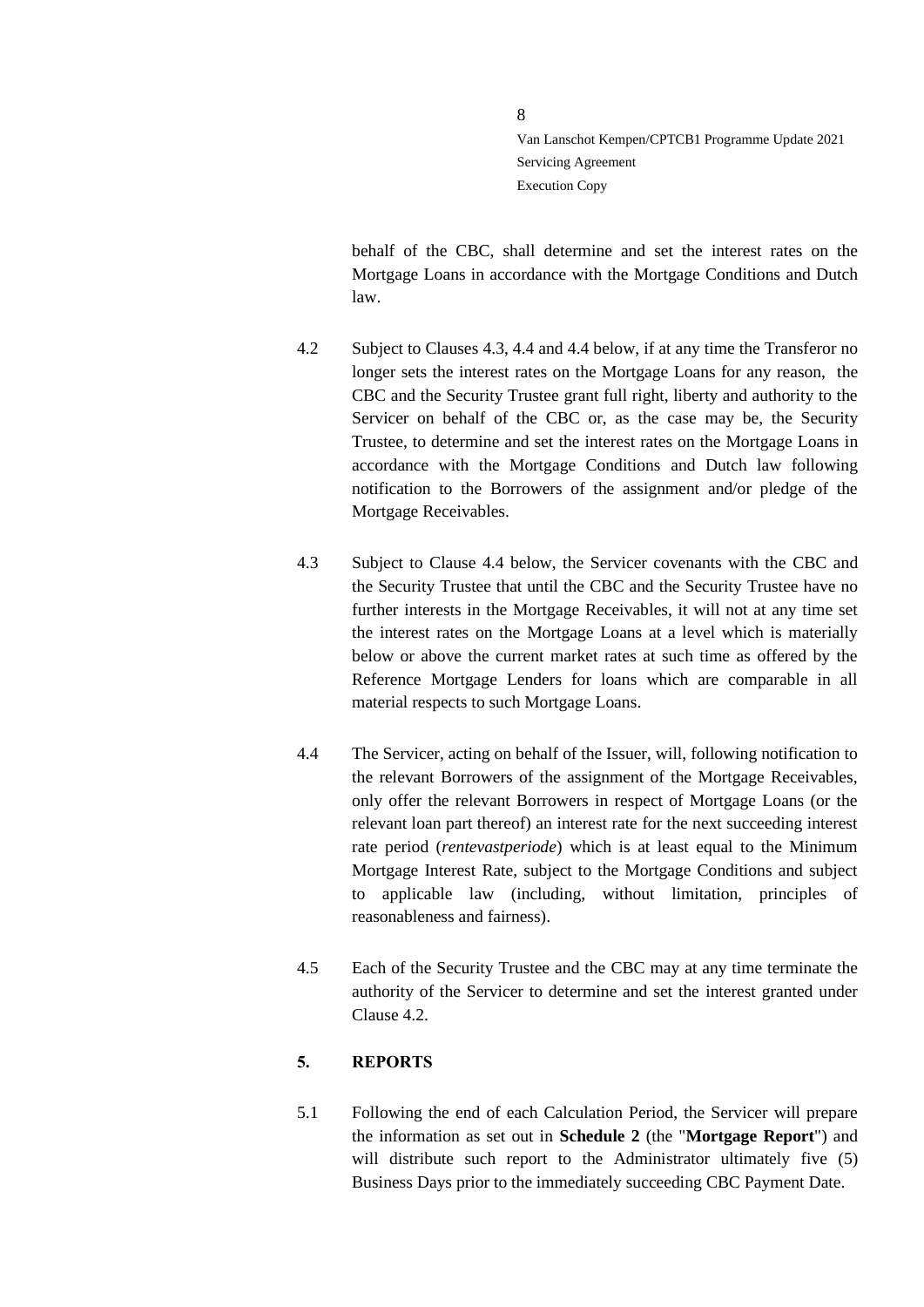5.2 The Servicer shall provide all assistance and information as the Administrator may reasonably require for preparing and providing the Asset Cover Reports in accordance with Clause 4 of the Administration Agreement.

### <span id="page-8-0"></span>**6. IDENTIFICATION OF AMOUNTS RECEIVED**

- 6.1 The Servicer undertakes that it will promptly upon receipt thereof, identify any amount received in respect of each Mortgage Receivable, which the Transferor owes to the CBC pursuant to the Guarantee Support Agreement and which the Transferor is obliged to transfer to the CBC.
- 6.2 The Servicer undertakes that it will procure that the Transferor will on each CBC Payment Date pay or procure payment of, without set-off or counterclaim, any amounts received by or on behalf of the Transferor in respect of the Mortgage Receivables during the immediately preceding Calculation Period into the CBC Account.

# <span id="page-8-1"></span>**7. FORECLOSURE OF MORTGAGE RECEIVABLES**

The Servicer will, or will procure that the Transferor will, in relation to any default by a Borrower under or in connection with a Mortgage Receivable, as soon as it becomes aware thereof, use such foreclosure procedures and take such action as may be expected from a reasonable prudent lender of Dutch residential mortgages in respect of such default.

### <span id="page-8-2"></span>**8. TRANSFER, RETRANSFER AND SALE OF MORTGAGE RECEIVABLES**

The Servicer shall use its reasonable efforts to assist the CBC in (a) any transfer or retransfer of Mortgage Receivables under the Guarantee Support Agreement and (b) any sale of Mortgage Receivables in accordance with the Asset Monitoring Agreement and the Guarantee Support Agreement and in case of a sale to a third party, the CBC shall use its best efforts to the extent reasonable and to the extent not prejudicial to the interests of the CBC, to procure that after such sale the Servicer is appointed to continue to provide the Mortgage Loan Services in respect of such Mortgage Receivables to be sold and transferred, if such third party wishes to continue such Mortgage Loan Services.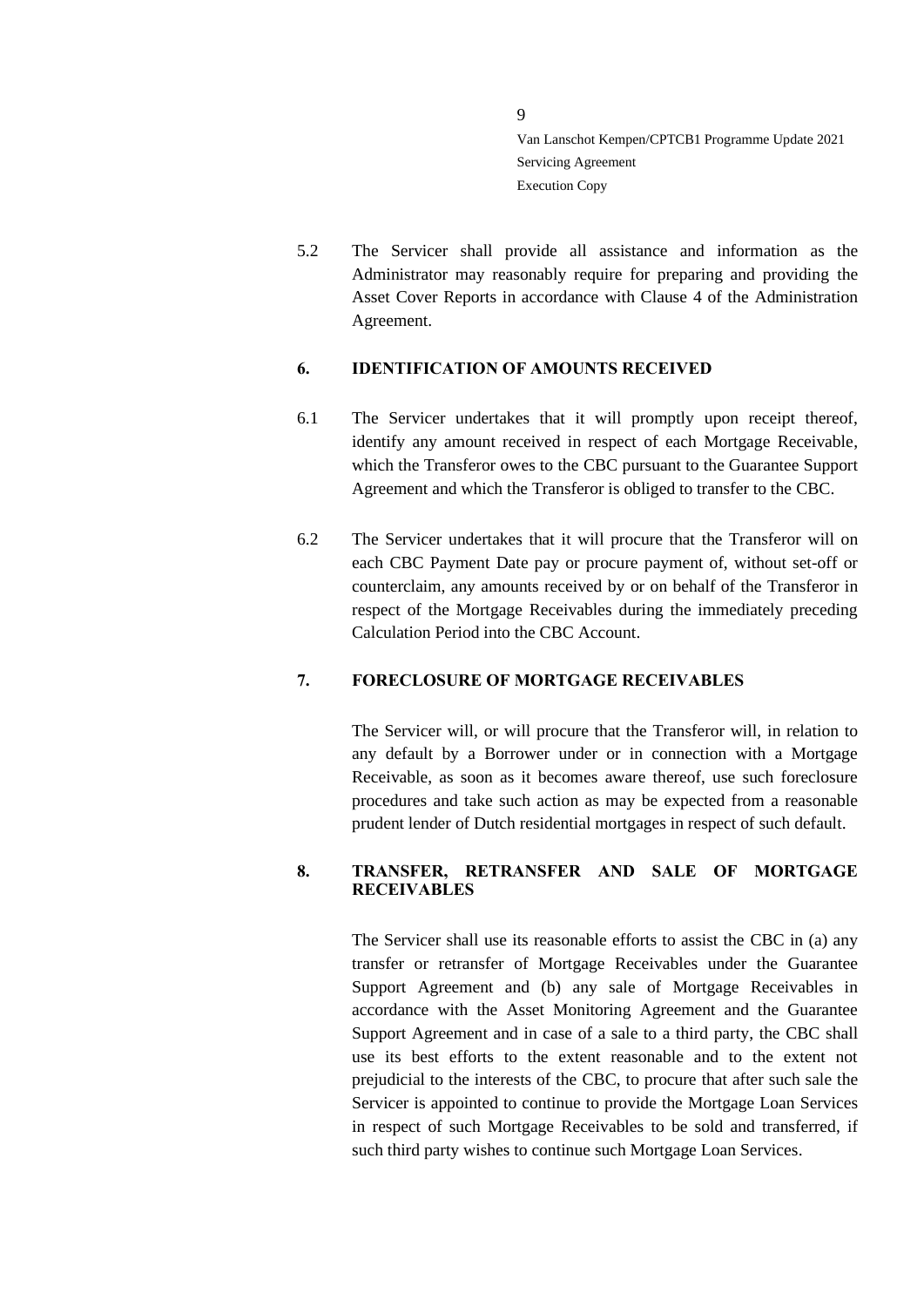### <span id="page-9-0"></span>**9. LOWER RANKING MORTGAGES / DISCHARGE OF MORTGAGES**

- 9.1 If at any time the Transferor has a lower-ranking mortgage over any property on which a Mortgage is vested, the Servicer shall procure that the Transferor will take no action to encourage the relevant Borrower to make payments in respect of the mortgage loan secured by the lowerranking mortgage in preference to the Relevant Mortgage Receivable. The Servicer shall procure that if at any time the Transferor receives moneys from a Borrower and it is unsure as to whether such moneys have been paid in respect of the Relevant Mortgage Receivable or a mortgage loan secured by the lower-ranking mortgage, the Transferor shall promptly pay such amount into the CBC Account in satisfaction of the Relevant Mortgage Receivable.
- 9.2 Upon repayment in full of all amounts due and payable under or in connection with a Mortgage Receivable, the Servicer may on behalf of the CBC, or may procure the Transferor to, execute a discharge of the relevant Mortgage Loan, the Mortgage and any other collateral security relating thereto.

### <span id="page-9-1"></span>**10. NO LIABILITY**

- 10.1 The Servicer shall not have any liability for any obligation of a Borrower under any Mortgage Receivable, Mortgage or Borrower Pledge and nothing herein shall constitute a guarantee, or similar obligation, by the Servicer of any obligation under any Mortgage Receivable, Mortgage or Borrower Pledge.
- 10.2 Save as provided in Clause [3.3](#page-5-1) above, the Servicer shall not have any liability for the obligations of the CBC under any of the Transaction Documents or otherwise and nothing herein shall constitute a guarantee, or similar obligation, by the Servicer of the obligations of the CBC in respect thereof.
- 10.3 The Servicer shall not be liable in respect of any loss, liability, claim, expense or damage suffered or incurred by the CBC and/or the Security Trustee as a result of the performance of the Pool Services by the Servicer save where such loss, liability, claim, expense or damage is suffered or incurred as a result of any gross negligence (*grove nalatigheid*) or wilful default (*opzet*) of the Servicer, as the case may be,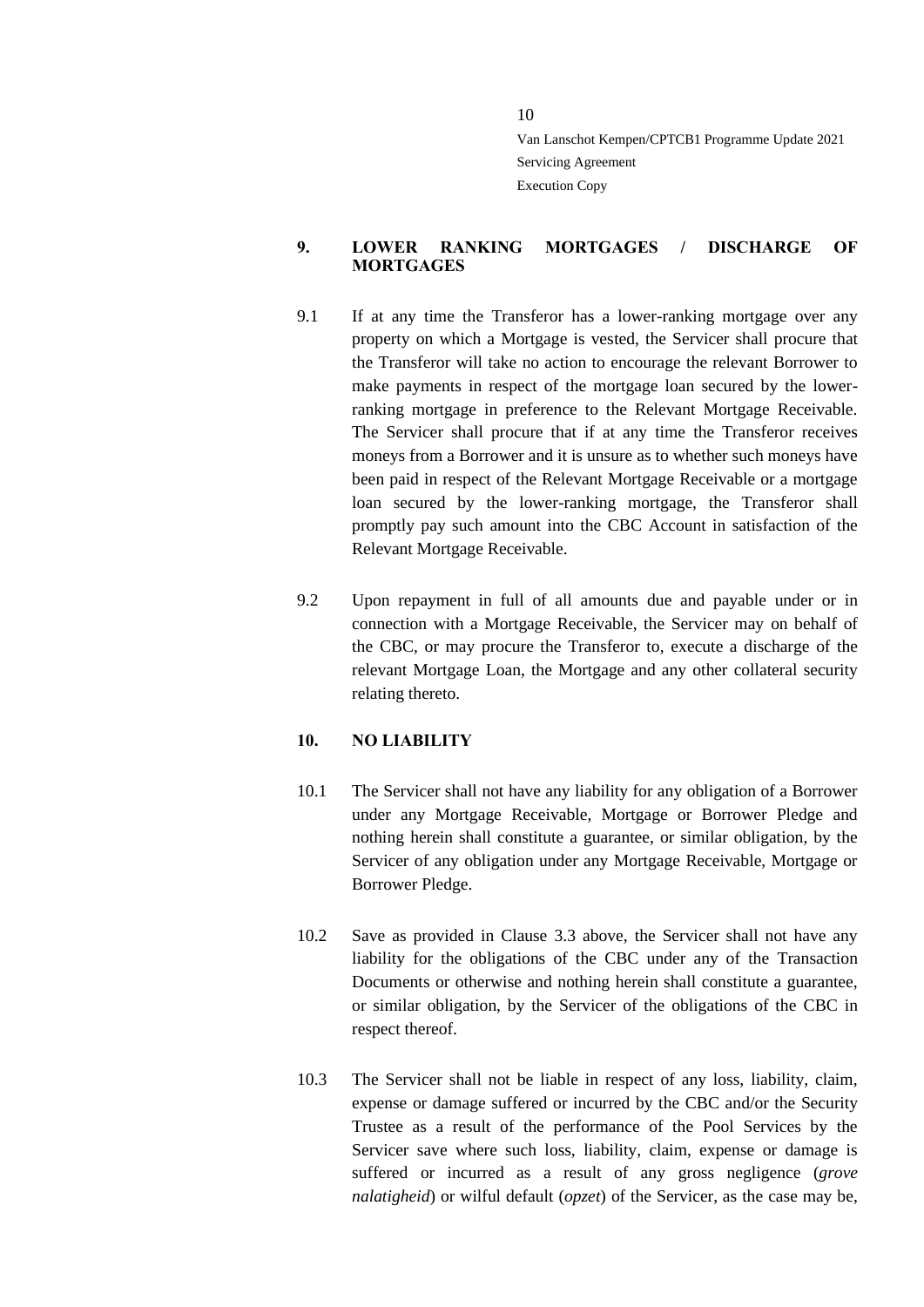or any material breach (*materiële toerekenbare tekortkoming*) by it or any sub-agent appointed by it of the provisions of this Agreement.

### <span id="page-10-0"></span>**11. REMUNERATION**

The CBC shall pay to the Servicer for the performance of the Pool Services a servicing fee which shall be paid monthly in arrear on each CBC Payment Date and shall amount to 0.10 per cent. per month of the aggregate Outstanding Principal Amount of the Mortgage Receivables as calculated for the immediately preceding CBC Payment Date exclusive of VAT (if any).

### <span id="page-10-1"></span>**12. COSTS AND EXPENSES**

The CBC authorises the Servicer to incur those reasonable costs and expenses to third parties which must reasonably be incurred in the foreclosure of any Mortgage Receivable and the related security rights, including the Mortgage and the Borrower Pledge of the CBC and/or the Security Trustee. For the avoidance of doubt, such costs and expenses shall be reimbursed to the Servicer, by or on behalf of the CBC, on the next CBC Payment Date following such foreclosure by deducting such costs and expenses from the gross foreclosure proceeds relating to the Mortgage Receivable.

### <span id="page-10-2"></span>**13. POWER OF ATTORNEY**

- <span id="page-10-3"></span>13.1 The CBC hereby revocably authorises the Servicer to, on its behalf and in its own or the Servicer's name, or as the CBC or the Trustee may from time to time direct:
	- a. execute all documents necessary for the purpose of discharging any rights of pledge or rights of mortgage relating to any Mortgage Receivable which has been repaid in full;
	- b. execute all documents and do all such acts and things which in the reasonable opinion of the Servicer are necessary or desirable for the efficient provision of the Pool Services hereunder; and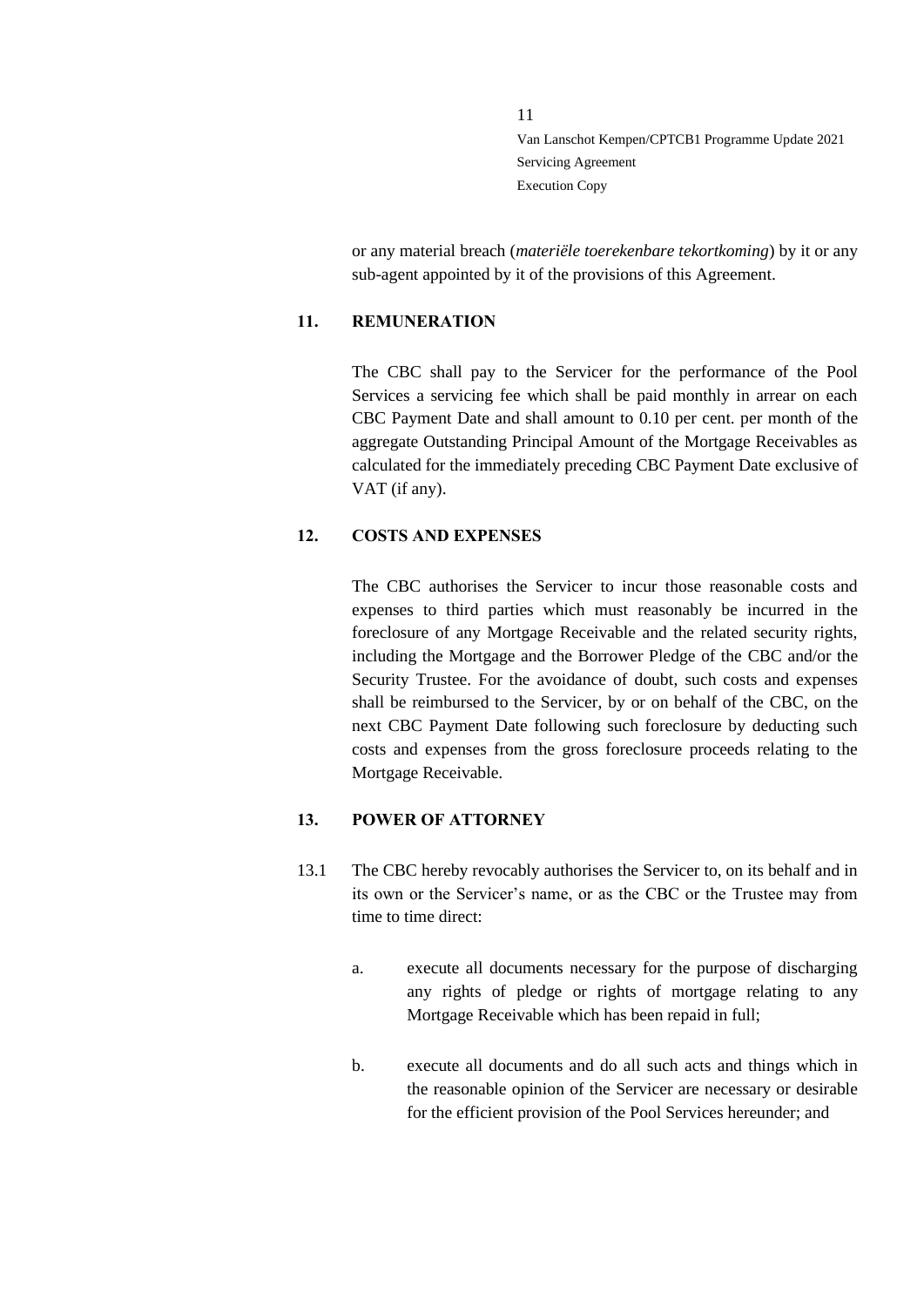c. exercise its rights, powers and discretion under the Mortgage Receivables (including any right it may have to reset interest rates on the Mortgage Loans),

provided that, for the avoidance of doubt, this power of attorney shall not authorise the Servicer to sell or otherwise dispose of, or to encumber, any of the Mortgage Receivables.

13.2 The appointment contained in Clause [13.1](#page-10-3) shall be automatically revoked in case of the termination of this Agreement pursuant to Clause [21.](#page-18-1)

### <span id="page-11-0"></span>**14. INFORMATION**

### **Maintenance of records**

- 14.1 The Servicer shall, or shall procure that the Transferor shall, (i) keep the Loan Files for and on behalf of the CBC in a secure place and shall maintain in an adequate form such records as are necessary to administrate and enforce each Relevant Mortgage Loan, Mortgage, the Borrower Pledges and/or any other collateral security thereto and (ii) identify and be able to identify at any time in its computer system each Relevant Mortgage Receivable and any Beneficiary Rights relating thereto. The Servicer irrevocably waives any rights or lien which it might have in respect of the Loan Files.
- 14.2 The Servicer shall procure that the Transferor shall on each Transfer Date provide the Security Trustee with the List of Mortgage Loans relating to the Mortgage Receivables assigned to the CBC on such Transfer Date. Such Lists of Mortgage Loans shall be lodged with the Security Trustee or such other person as the Security Trustee may appoint and shall be held to the order of the CBC and/or the Security Trustee.
- 14.3 The Servicer shall at the first request of the Security Trustee, but in any event within ten (10) Business Days after every CBC Payment Date, provide (i) the CBC and the Security Trustee with the most recent List of Mortgage Loans, (ii) the civil law notary appointed by the Transferor, the CBC and the Security Trustee with the most recent Escrow List of Loans and (iii) the Security Trustee with the encryption key relating to such Escrow List of Loans, in each case relating to all Mortgage Loans held by the CBC at such time. Such Lists of Mortgage Loans and encryption keys shall be lodged with the Security Trustee and/or the CBC, as applicable,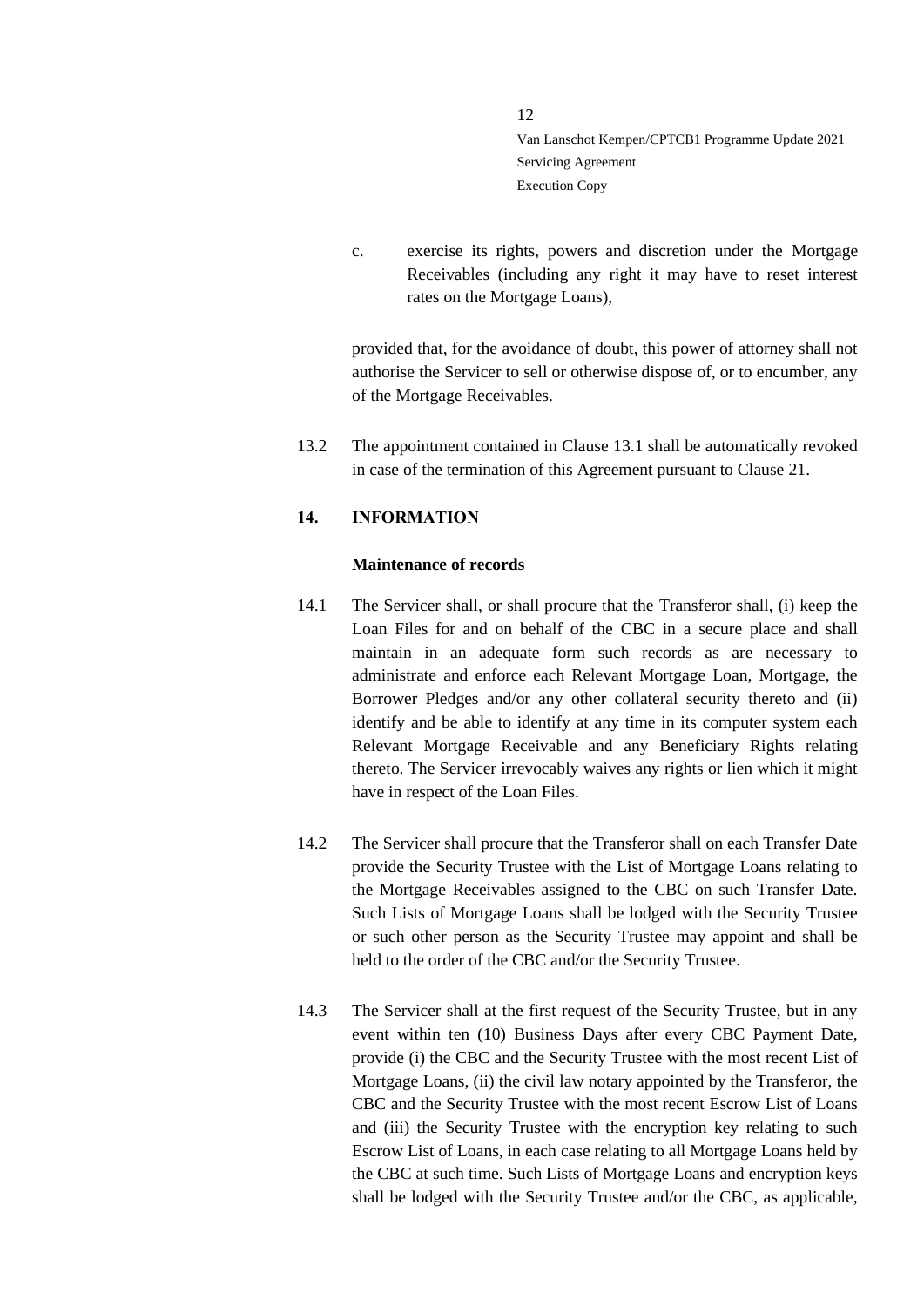or such other person as the Security Trustee and/or the CBC, as applicable, may appoint and shall be held to the order of the CBC and/or the Security Trustee, provided that each encryption key shall be stored in a manner that ensures appropriate security thereof including protection against unauthorised and unlawful access and use and against accidental loss, destruction and damage, using appropriate technical and organisational measures. Such Escrow Lists of Loans shall be lodged in accordance with the Deposit Agreement.

14.4 The Servicer shall keep the Security Trustee informed of the location of the Loan Files if and insofar as these are in its possession or in the possession of any third parties appointed by it and duplicate electronic files. The information may also be sent by electronic means to the Security Trustee.

### **Statutory Accounts**

14.5 The Servicer will, at the same time as they are dispatched to the CBC's shareholder, deliver to the Security Trustee, each Swap Counterparty (if any) and the Rating Agencies a copy of the CBC's annual audited consolidated balance sheet and profit and loss account and directors' report together with any other documents annexed thereto and any interim statement of results for each such person prepared on a consolidated basis.

#### **Access to books and records**

14.6 The Servicer shall, subject to all applicable laws, permit the independent auditors of the CBC and any other person nominated by the Security Trustee at any time upon reasonable notice to have access to all books of record and account relating to the administration of the Pool Services and related matters in accordance with this Agreement.

### **Further information**

14.7 The Servicer shall prepare and deliver to the CBC and/or the Security Trustee and/or the Rating Agencies such further information and/or reports whether in writing or otherwise as the CBC and/or the Security Trustee and/or the Rating Agencies may reasonably require.

#### **Amendment to Mortgage Loans**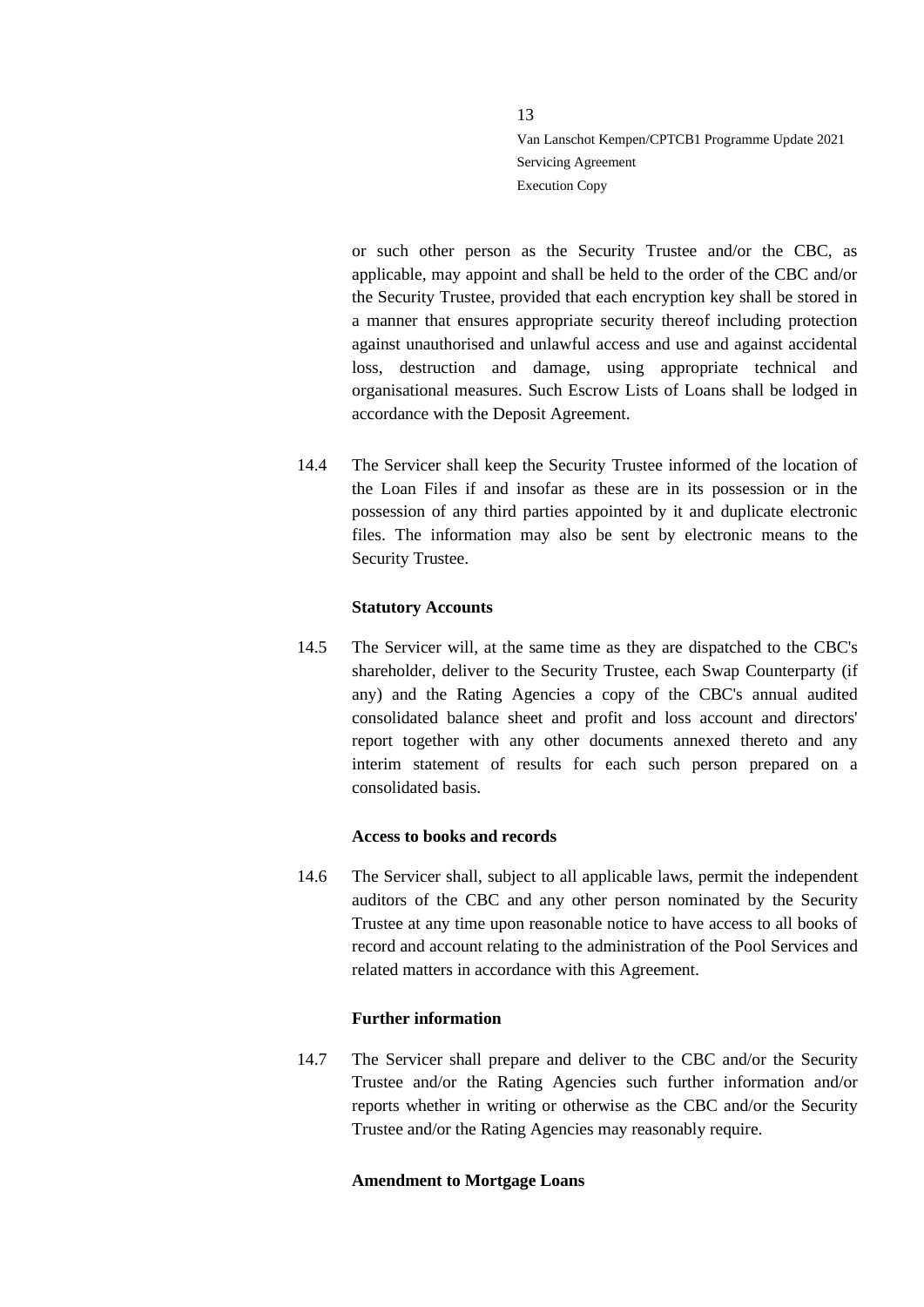14.8 The Servicer may, or may allow the Transferor to, agree with a Borrower to amend the terms of the relevant Mortgage Loan, or part of such relevant Mortgage Loan as would be acceptable to a reasonable prudent servicer of residential mortgage loans in the Netherlands, if such amendment is made as part of the enforcement procedures to be complied with upon a default by the Borrower under the relevant Mortgage Loan or is otherwise made as part of a restructuring or renegotiation of such relevant Mortgage Loan due to a deterioration of the credit quality of the Borrower of such relevant Mortgage Loan.

### <span id="page-13-0"></span>**15. INSURANCES**

### **General**

15.1 The Servicer will administrate the arrangements for insurance which relate to the Mortgage Loans or the business of the CBC.

#### **Buildings Insurance**

15.2 The Servicer shall not knowingly take any action or omit to take any action which would result in the avoidance or termination of or would reduce the amount payable on any claim under any applicable buildings insurance (*opstalverzekering*) or any similar insurance policies taken out, *inter alia*, for the Transferor's benefit, in relation to all or any of the properties on which a Mortgage has been vested to secure any Mortgage Receivable.

### <span id="page-13-1"></span>**16. MORTGAGE DEEDS**

- 16.1 The Servicer shall or, as the case may be, shall procure that the Transferor shall keep the relevant Mortgage Deeds, the relevant Insurance Policies and any other documents specifically relating to the Relevant Mortgage Loans in safe custody and shall not without the prior written consent of the Security Trustee and the CBC part with possession, custody or control of them otherwise than to a sub-agent or sub-servicer appointed pursuant to Clause [3.4](#page-5-2) above or to a lawyer or a civil law notary for the purposes of the redemption of Mortgage Loans.
- 16.2 The Servicer shall or, as the case may be, shall procure that the Transferor shall deliver copies of the relevant Mortgage Deeds to or to the order of the CBC and/or the Security Trustee upon written request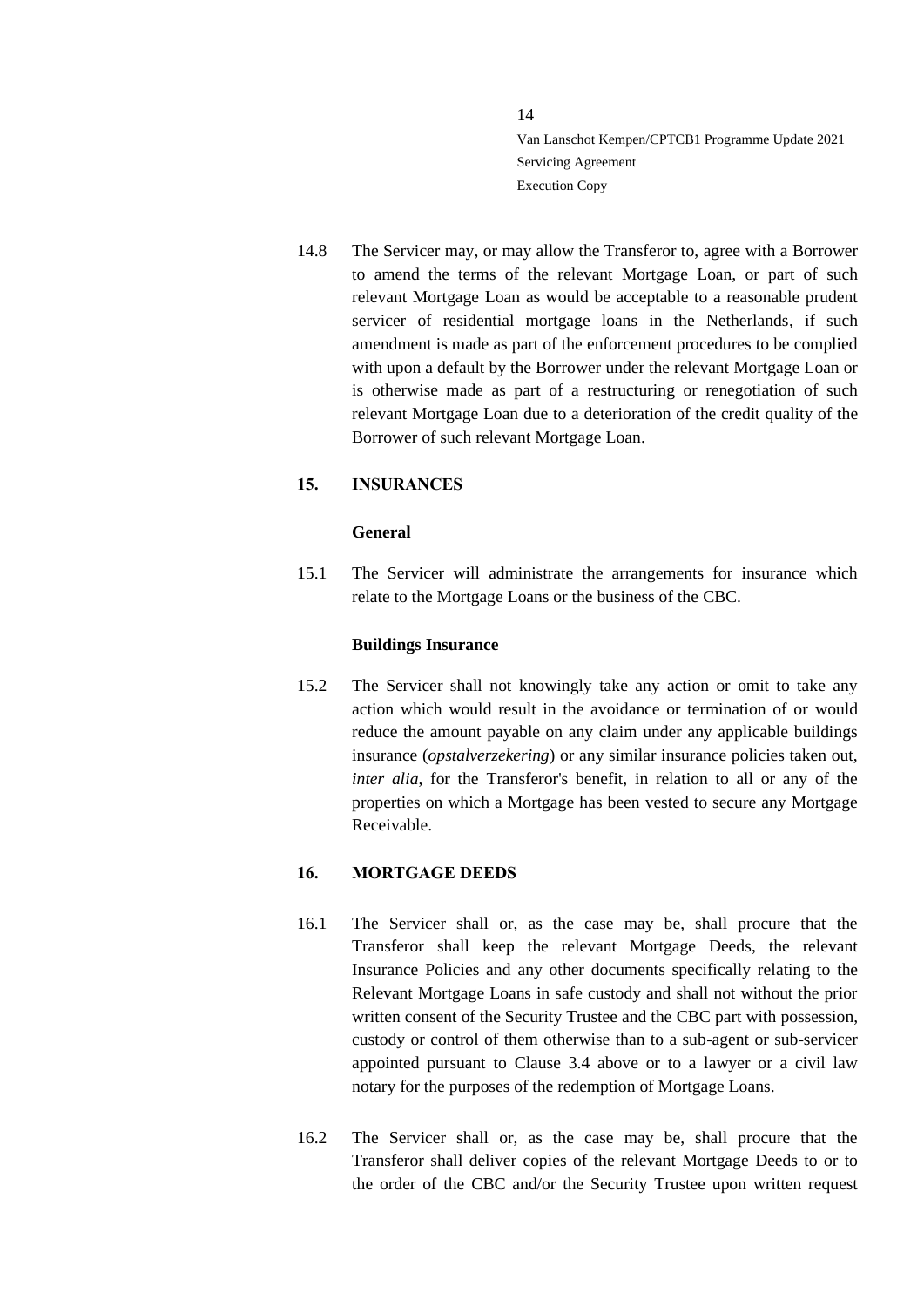made at any time and shall provide access to the relevant Mortgage Deeds, to the CBC and/or the Security Trustee and their agents at all reasonable times. The Servicer acknowledges that the Mortgage Deeds in its or, as the case may be, the Transferor's possession, custody or control will be, after execution of the Pledge Agreements, held on behalf of the CBC and the Security Trustee and irrevocably waives any rights or lien which it might have therein or to which it might at any time be entitled and shall procure that the Transferor shall waive any rights or lien which it might have therein or to which it might at any time be entitled.

# <span id="page-14-0"></span>**17. DATA PROTECTION**

- 17.1 Each of the parties to this Agreement will use all reasonable endeavours to ensure that the arrangements contemplated by this Agreement shall not conflict with the provisions of any applicable data protection act or regulation, such as, but not limited to, the Implementation Act GDPR and the General Data Protection Regulation. In connection therewith, the parties will, among other things, enter into the Joint Controller Agreement.
- 17.2 In case a Borrower makes use of his right to request access to personal data in accordance with article 15 of the General Data Protection Regulation in connection with any Mortgage Receivable, each of the parties to this Agreement will use all reasonable endeavours to ensure that the party who has been requested by such Borrower to grant access to personal data can comply with such request.
- 17.3 If at any time this Agreement or any other Transaction Document entered into by any of the parties to this Agreement and the arrangements laid down herein and therein need to be modified as a result of the General Data Protection Regulation, the Implementation Act GDPR or any other applicable data protection act or regulation, the parties hereto will cooperate with and agree to any such modification in order to enable each of the parties to this Agreement to comply with any requirements which apply to it under the General Data Protection Regulation, the Implementation Act GDPR or such other applicable data protection act or regulation.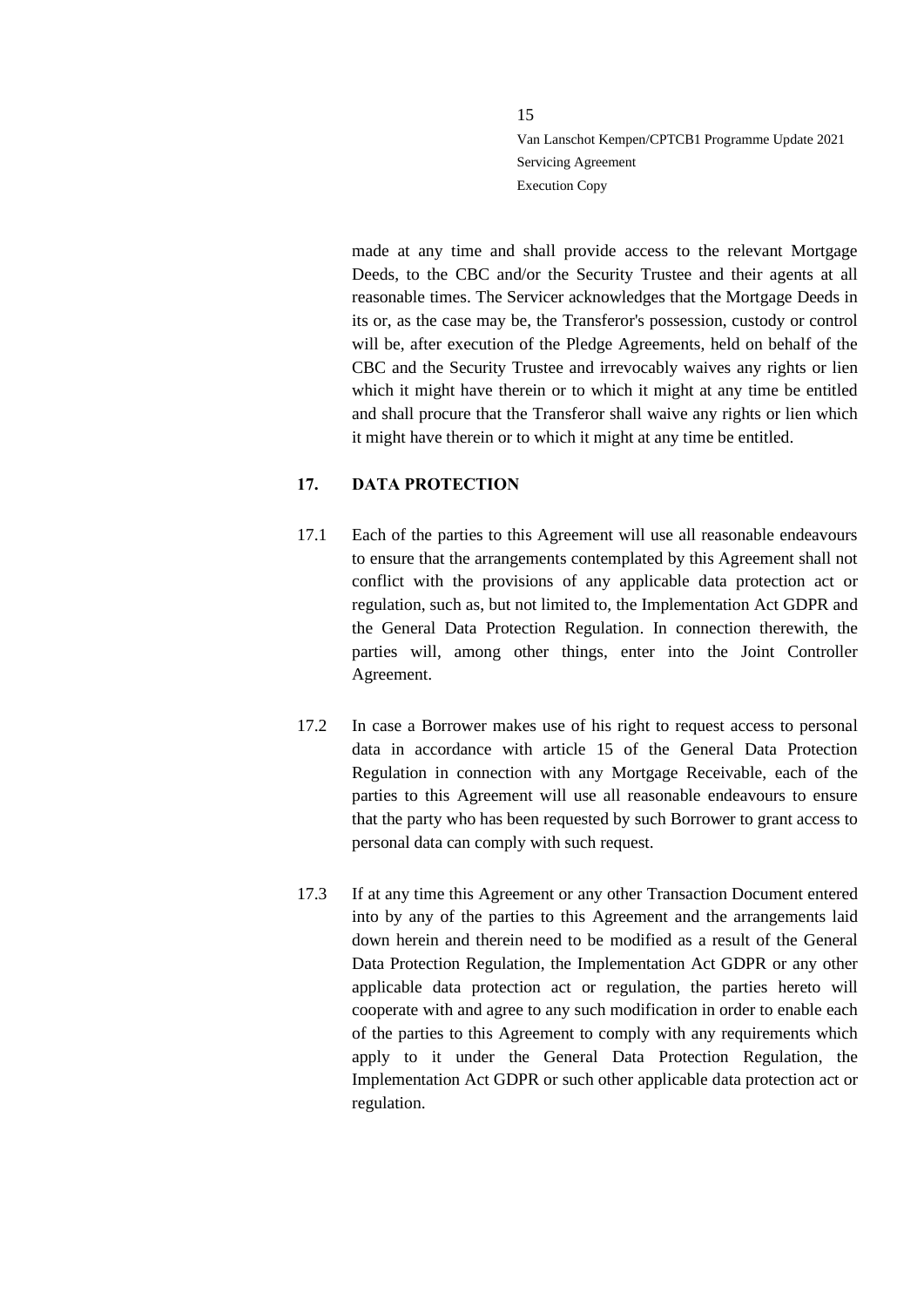#### <span id="page-15-0"></span>**18. SOFTWARE**

- 18.1 The Servicer will use all reasonable endeavours to negotiate with the relevant parties to ensure that any intellectual property rights not owned by it but used by it in connection with the performance of its obligations under this Agreement and in particular all software programs used in connection with the Mortgage Loans and their administration are licensed or sub-licensed to the CBC and the Security Trustee in order to permit the CBC and the Security Trustee to use such intellectual property rights only in connection with the administration of the Mortgage Loans (but not for any other purpose) free of charge for so long as any of the Mortgage Loans are outstanding. For the avoidance of doubt, the Servicer shall not be in breach of its obligations under this Agreement if such rights and/or software programs are not so licensed or sub-licensed to the CBC and the Security Trustee at any time after the Servicer has ceased to be a Servicer, provided that the Servicer shall procure that the CBC and the Security Trustee may continue to use such rights and software programs during a period of twelve (12) months after the Servicer has ceased to be a Servicer or such longer period as the CBC and Security Trustee may request.
- <span id="page-15-2"></span>18.2 As regards any such intellectual property rights which are owned by any of the Servicer, and/or any sub-agent or sub-servicer of the Servicer, the Servicer hereby grants and shall ensure that any sub-agent or sub-servicer shall grant to the CBC and the Security Trustee a licence or sub-licence to use such intellectual property rights (including all software programs) only in connection with the administration of the Pool Services (but not for any other purpose) free of charge for so long as any of the Mortgage Receivables are outstanding, subject to Claus[e 18.3](#page-15-1) below.
- <span id="page-15-1"></span>18.3 If this Agreement is terminated then:
	- (i) the licence under Clause [18.2](#page-15-2) above shall continue to be in force for a period of twelve (12) months from the date of termination of this Agreement, upon expiry of such period it shall immediately terminate; and
	- (ii) during such twelve (12) month period the Servicer shall use reasonable endeavours to assist the CBC, the Security Trustee and/or any substitute servicer, to establish and implement a computer system for performing the Pool Services and to load the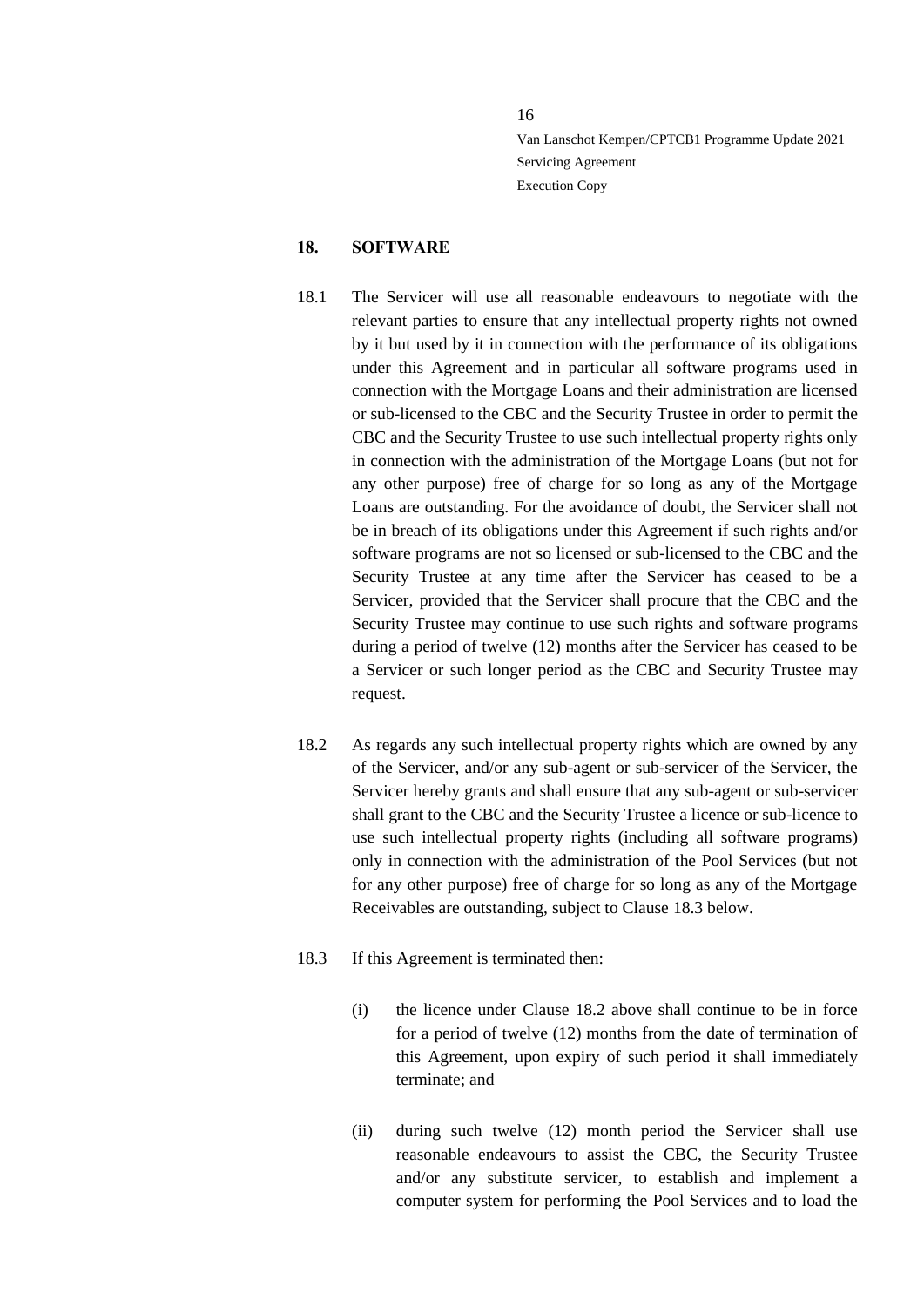data held by the relevant in relation to Borrowers and the Mortgage Loans onto that system.

18.4 The Servicer covenants that it will take no action that will result in or effect, and will not omit to take any action the failure of which will result in or effect, the termination of any existing licence agreement in relation to any such intellectual property rights or bring to an end its right to grant the licence contained in Clause [18.2](#page-15-2) above, provided always that a licence agreement may be terminated if it is replaced by a substitute arrangement under which the intellectual property rights, including rights to computer software, are such that the services resulting there from are at least as good as under the previous arrangement.

### <span id="page-16-0"></span>**19. COVENANTS OF THE SERVICER**

The Servicer hereby covenants with each of the CBC and the Security Trustee without prejudice to any of its specific obligations hereunder that:

- (a) it will devote or ensure that the same amount of time and attention will be devoted to, and will exercise or ensure that the same level of skill, care and diligence in the performance of, the Pool Services as it would or would ensure if it, or its sub-agent, were administrating mortgage loans which were its own;
- (b) it will provide the Pool Services with respect to the Mortgage Loans, the Mortgages and other collateral security in such manner as would a reasonable prudent lender of Dutch residential mortgages;
- (c) it will comply with the provisions of the Trust Deed and with any proper directions, orders and instructions which the CBC or the Security Trustee may from time to time give to it in accordance with the provisions of this Agreement (and in the event of any conflict those of the Security Trustee shall prevail) and the Trust Deed;
- (d) it will use its reasonable endeavours to keep in force and, to the extent not yet obtained, to obtain, all licences, approvals, authorisations and consents which may be necessary in connection with the performance of the Pool Services, including, but not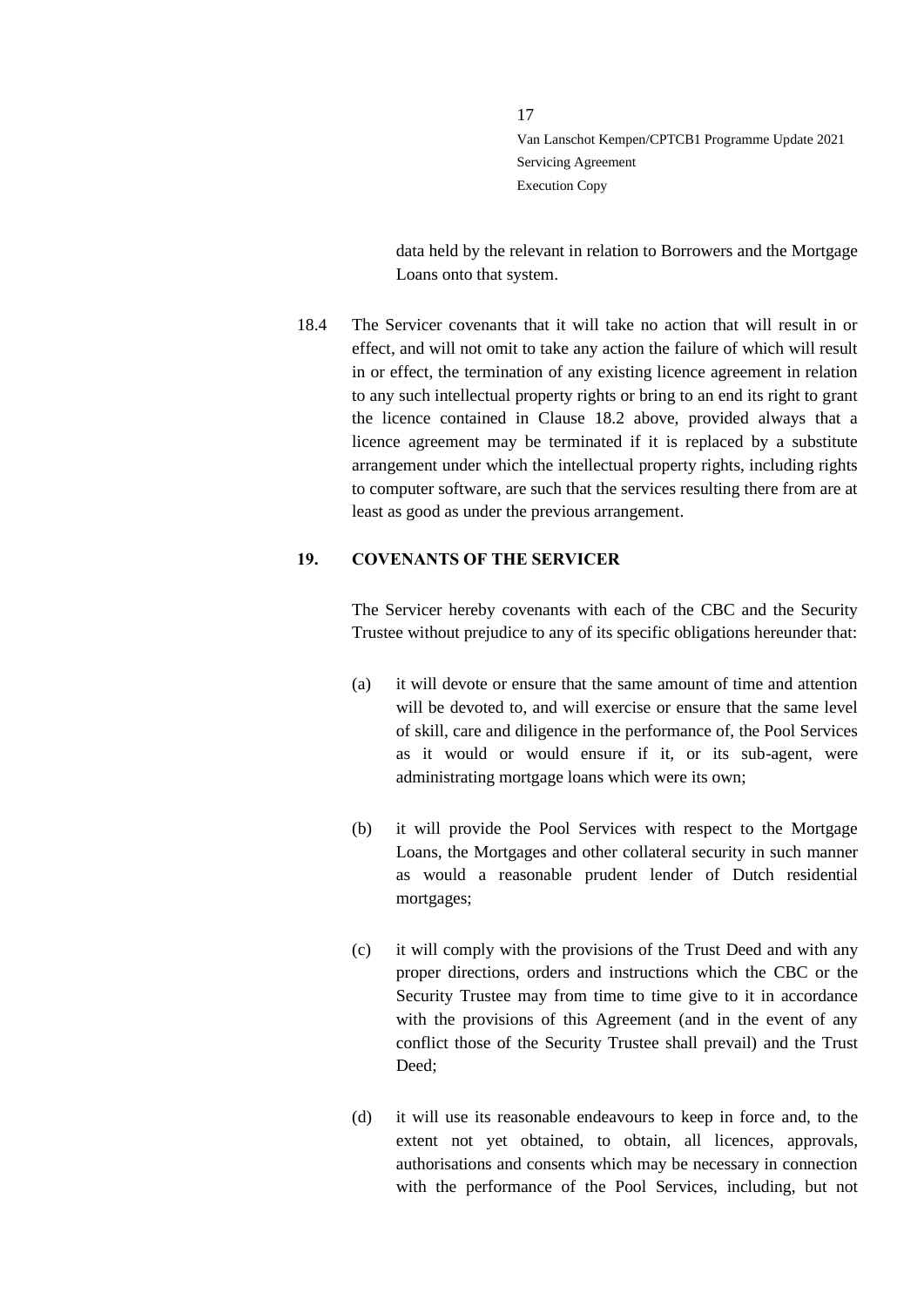limited to, under the Wft (as amended), including to act as an intermediary (*bemiddelaar*) and offeror (*aanbieder*) of credits;

- (e) it will not knowingly fail to comply with any legal requirements in the performance of the Pool Services;
- (f) it will make all payments required to be made by it on behalf of the CBC pursuant to this Agreement on the due date for payment thereof in Euro for value on such day without set-off or counterclaim;
- (g) forthwith upon becoming aware of any event which may reasonably give rise to a retransfer of any Mortgage Receivable pursuant the Guarantee Support Agreement, notify the CBC in writing of such event;
- (h) it will inform the Security Trustee of (i) any legal proceedings against it or the Transferor which could have a material impact on the Pool Services to be performed by it and (ii) any steps being taken by any party for the winding-up, liquidation or bankruptcy of the CBC;
- (i) it will not knowingly create or permit to subsist any encumbrance in relation to the CBC Transaction Accounts or on any of the other assets of the CBC, other than as created under the Pledge Agreements;
- (j) it shall not increase the Outstanding Principal Amount of any Mortgage Receivable while interest on such Mortgage Receivable is in arrears without being contractually obliged to do so according to the relevant loan agreement concluded with the relevant Borrower and only upon request of the Borrower;
- (k) it will not terminate, or agree to termination of any of the Transaction Documents without the prior written consent of the Security Trustee; and
- (l) it will duly observe the articles of association of the CBC.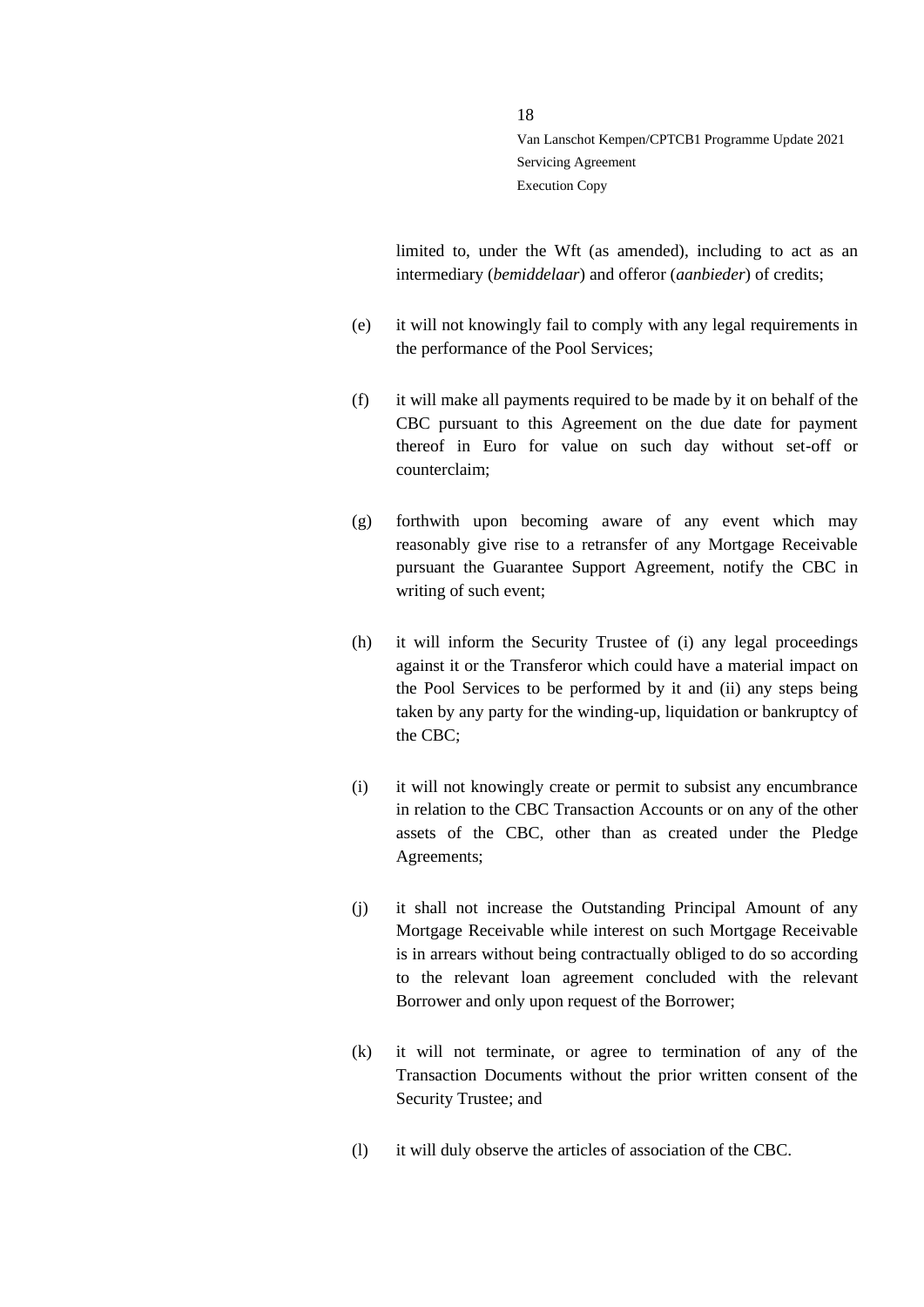#### <span id="page-18-0"></span>**20. POOL SERVICES NON-EXCLUSIVE**

Nothing in this Agreement shall prevent the Servicer from rendering services similar to those provided for in this Agreement to other persons, firms or companies or from carrying on business similar to or in competition with the business of the CBC.

### <span id="page-18-1"></span>**21. TERMINATION**

- <span id="page-18-2"></span>21.1 If any of the following events shall occur:
	- (a) a default is made by the Servicer in the payment on the due date of any payment due and payable by it under this Agreement and such default continues unremedied for a period of ten (10) Business Days after the earlier of (i) the Servicer becoming aware of such default and (ii) receipt by the Servicer of a written notice by the CBC or the Security Trustee requiring the same to be remedied; or
	- (b) a default, including a persistent default or a series of persistent defaults, is made by the Servicer in the performance or observance of any of its other covenants and obligations under this Agreement, which in the opinion of the Security Trustee is materially prejudicial to the interests of the Secured Parties and (except where, in the reasonable opinion of the Security Trustee, such default is incapable of remedy, when no such continuation and/or notice as is hereinafter mentioned will be required) such default continues unremedied for a period of ten (10) Business Days after the earlier of (i) the Servicer becoming aware of such default and (ii) receipt by the Servicer of written notice from the CBC or the Security Trustee requiring the same to be remedied; or
	- (c) the Servicer takes any corporate action or other steps are taken or legal proceedings are started or threatened against it for its dissolution (*ontbinding*) and liquidation (*vereffening*); or
	- (d) the Servicer has taken any corporate action or any steps have been taken or legal proceedings have been instituted or threatened against it for its bankruptcy or any analogous insolvency regime under any applicable law or for the appointment of a receiver or a similar officer of its or any or all of its assets; or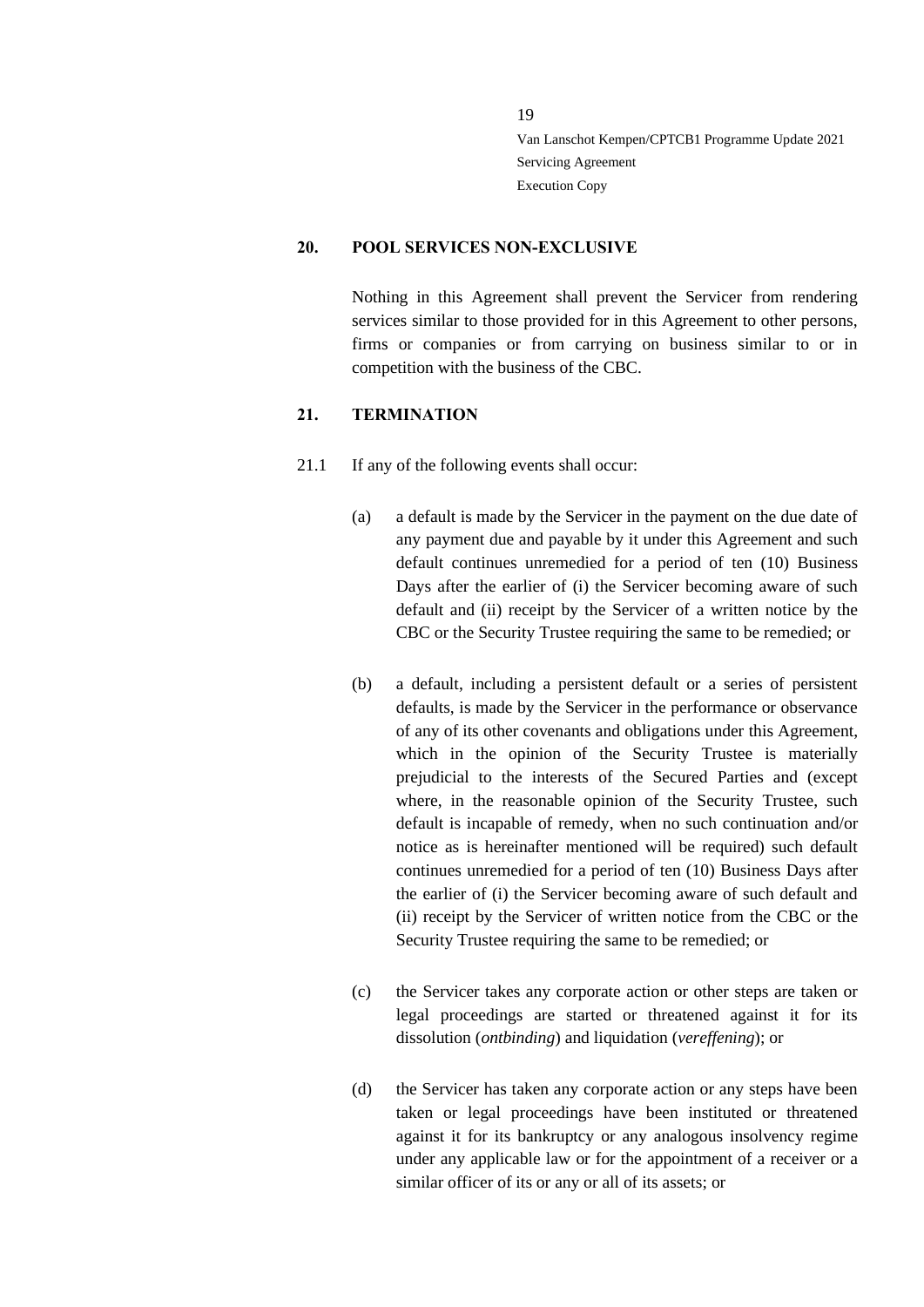- (e) at any time it becomes unlawful for the Servicer to perform all or a material part of its obligations hereunder; or
- (f) the Servicer is no longer licensed to act as an intermediary (*bemiddelaar*) or offeror (*aanbieder*) of credits under the Wft,

then the Security Trustee or the CBC (with the consent of the Security Trustee) may at once or at any time thereafter while such default continues by notice in writing to the Servicer terminate this Agreement with effect from a date (not earlier than the date of the notice) specified in the notice with respect to the Servicer. For the avoidance of doubt, in such an event a substitute servicer shall be appointed by the CBC or the Security Trustee, in the event of a CBC Event of Default, provided that (i) such appointment shall be effective not later than the date of termination of the Agreement, (ii) such substitute servicer enters into an agreement substantially on the terms of this Agreement and (iii) the Servicer shall not be released from its obligations under this Agreement until such substitute servicer has entered into such new agreement.

- 21.2 On and after termination of its appointment under this Agreement pursuant to Clause [21.1](#page-18-2) or [21.5](#page-20-0) all authority and power of the Servicer under this Agreement shall terminate and be of no further effect and the Servicer shall not thereafter hold itself out in any way as the agent of the CBC or the Security Trustee.
- 21.3 Upon termination of its appointment under this Agreement pursuant to Clause [21.1](#page-18-2) or [21.5](#page-20-0) the Servicer shall forthwith deliver to the Security Trustee or such person as the Security Trustee shall direct the Loan Files, the Mortgage Deeds, the Borrower Pledges, the Insurance Policies, all books of account, papers, records, registers, correspondence and documents in its possession or under its control relating to the affairs of or belonging to the CBC or the Security Trustee and the Mortgage Loans and any security therefor, any moneys then held by the Servicer on behalf of the CBC and/or the Security Trustee and any other assets of the CBC or the Security Trustee and shall take such further action as the CBC or the Security Trustee may reasonably direct. The Servicer will indemnify the CBC for all costs resulting from termination of this Agreement pursuant to Clause [21.1](#page-18-2) above.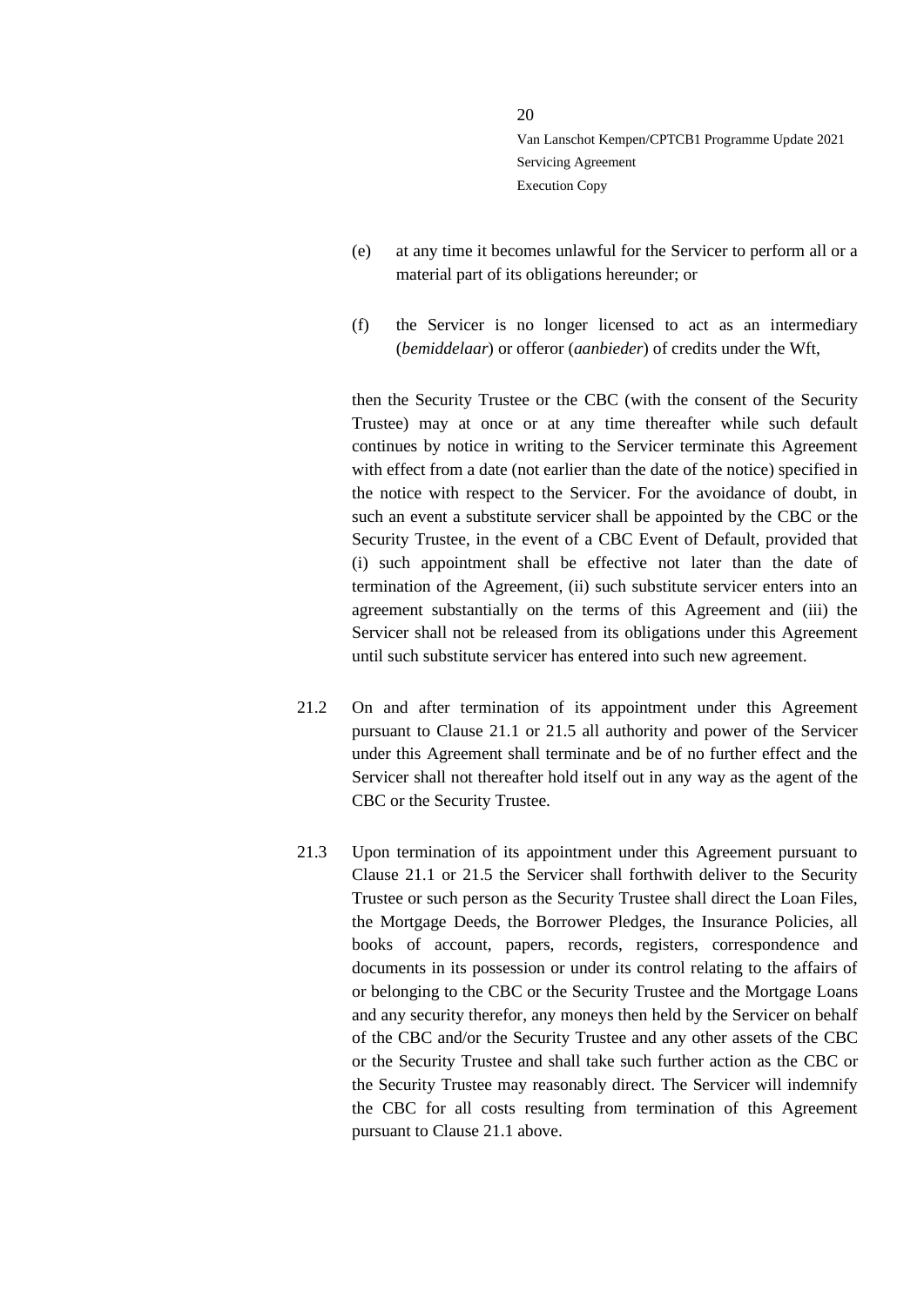- <span id="page-20-1"></span>21.4 Upon termination of its appointment under this Agreement pursuant to Clause [21.1](#page-18-2) or [21.5,](#page-20-0) the Security Trustee and the CBC shall notify the Rating Agencies and appoint a substitute servicer and such substitute servicer shall enter into an agreement with the CBC and the Security Trustee substantially on the terms of this Agreement, provided that such substitute servicer shall have the benefit of a servicing fee at a level to be then determined. Any such substitute servicer must (i) have experience in administrating mortgage loans and mortgages of residential property in the Netherlands and (ii) be licensed to act as an intermediary (*bemiddelaar*) or offeror (*aanbieder*) of credits under the Wft. The CBC shall, promptly following the execution of such agreement, pledge its interest in such agreement in favour of the Security Trustee on the terms of the Security Trustee Rights Pledge Agreement, *mutatis mutandis*, to the satisfaction of the Security Trustee. The CBC shall notify the Rating Agencies of the identity of such substitute servicer following appointment thereof.
- <span id="page-20-0"></span>21.5 This Agreement may be terminated upon the expiry of not less than twelve (12) months' notice of termination given by the Servicer to each of the CBC and the Security Trustee, or by the CBC to each of the Servicer and the Security Trustee, provided that:
	- (a) the Security Trustee consents in writing to such termination;
	- (b) the Servicer shall not be released from its obligations under this Agreement until a substitute servicer has entered into a new agreement as provided for in Clause [21.4](#page-20-1) above;
	- (c) the then current ratings assigned to the Covered Bonds by the Rating Agencies are not adversely affected as a result of such termination and the appointment of a substitute servicer in accordance with Clause [21.4](#page-20-1) above, unless otherwise agreed by an Extraordinary Resolution; and
	- (d) any costs involved in arranging the appointment of a substitute servicer shall be for the Servicer.
- 21.6 The Servicer shall deliver to the CBC, the Security Trustee, each Swap Counterparty (if any) and the Rating Agencies as soon as reasonably practicable but in any event within five (5) Business Days of becoming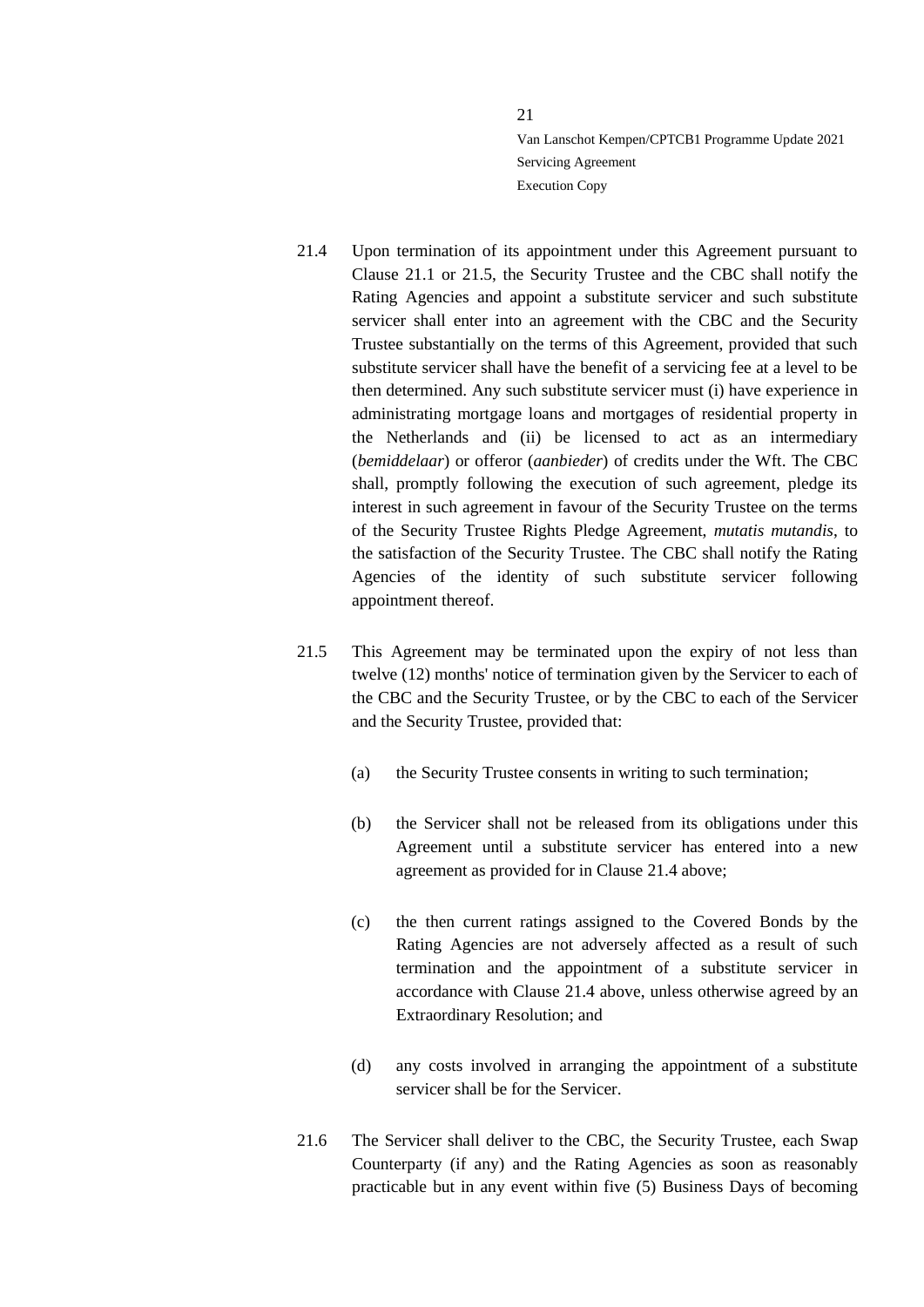aware thereof a notice of any Servicer Termination Event set forth in Clause [21.1](#page-18-2) above or any Event of Default (as defined in Condition 10) or any event which with the giving of notice or lapse of time or certification would constitute the same.

 $22$ 

- 21.7 Termination of the appointment of the Servicer under this Agreement shall be without prejudice to liabilities of the CBC or the Security Trustee due to the Servicer incurred before the date of such termination and vice versa. The Servicer shall have no right of set-off or counterclaim in respect of such amounts against amounts held by it on behalf of or otherwise owed to the CBC.
- 21.8 This Agreement shall terminate at such time as neither the CBC nor the Security Trustee has any further interest in any of the Mortgage Receivables or, if later, upon discharge of all Security Trustee Secured Liabilities.
- 21.9 On termination of the appointment of the Servicer under the provisions of this Clause, the Servicer shall be entitled to receive all fees and other moneys accrued up to the date of termination but shall not be entitled to any other or further compensation. Such moneys so payable to the Servicer shall be paid by the CBC on the dates on which they would otherwise have fallen due hereunder. For the avoidance of doubt, such termination shall not affect the Servicer's rights to receive payment of all amounts, if any, due to it by the CBC other than under this Agreement.
- 21.10 Any provision of this Agreement which by its terms is intended to continue after termination of the Agreement shall remain in full force and effect notwithstanding termination.

### <span id="page-21-0"></span>**22. SECURITY TRUSTEE**

22.1 Upon receipt of a notice from the Security Trustee, the Servicer shall be required to act thereafter as the Servicer of the Security Trustee in relation to payments to be made by or on behalf of the Security Trustee under the provisions of the Trust Deed, *mutatis mutandis*, on the terms provided in this Agreement (save that the Security Trustee's liability under any provision hereof for the indemnification of the Servicer shall be limited to the amount for the time being received or recovered by the Security Trustee under the Pledge Agreements subject to the priorities of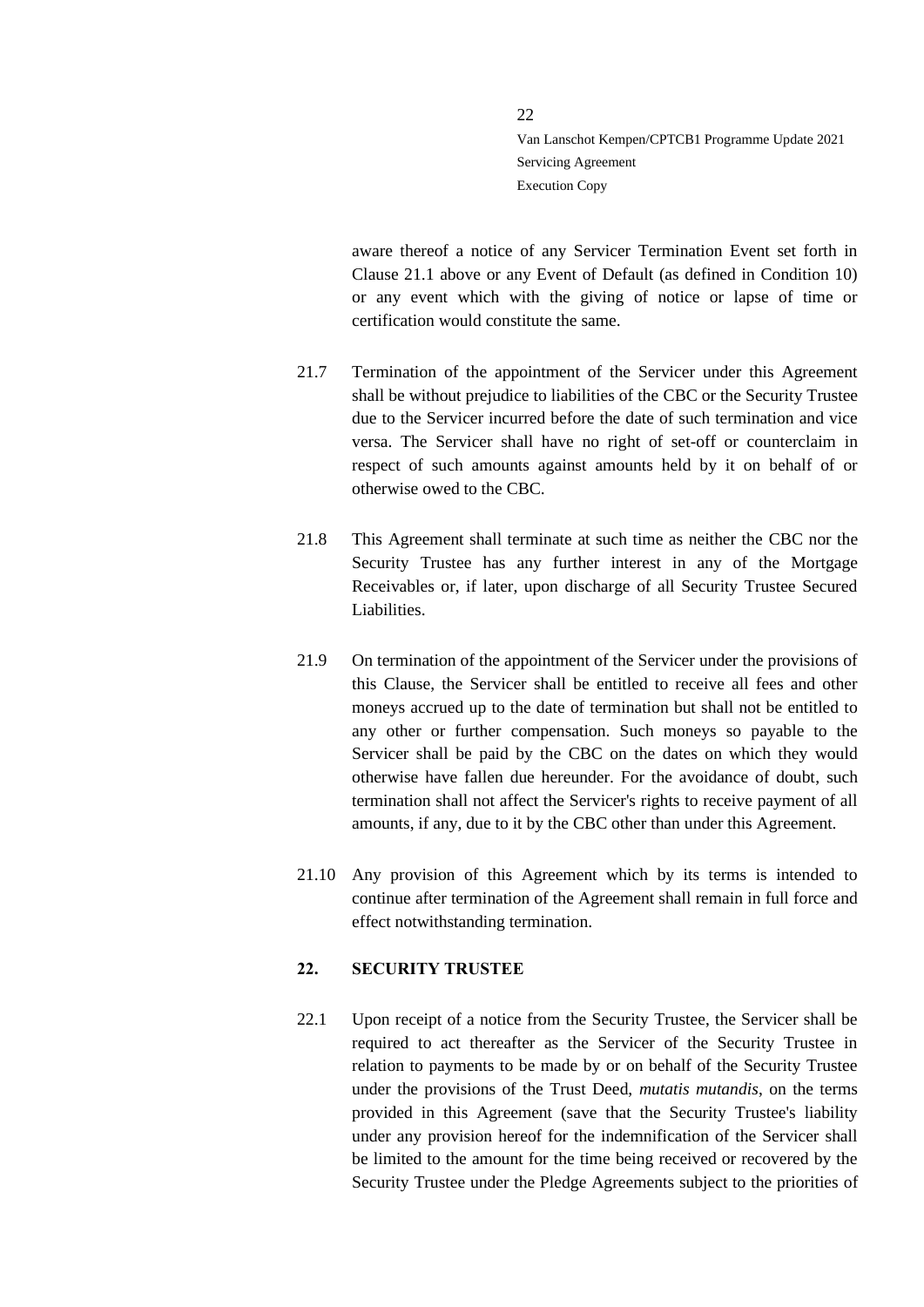payments set forth in Clauses 13 and 14 of the Trust Deed) and acting as such the Servicer shall have due regard to the interests of the Secured Parties.

22.2 Nothing herein contained shall impose any obligation or liability on the Security Trustee to assume or perform any of the obligations of the CBC or the Servicer hereunder or render it liable for any breach thereof.

23

### <span id="page-22-0"></span>**23. FURTHER ASSURANCE**

- <span id="page-22-3"></span>23.1 The parties hereto agree that they will co-operate fully to do all such further acts and things and execute any further documents as may be necessary or desirable to give full effect to the arrangements contemplated by this Agreement.
- 23.2 Without prejudice to the generality of Clause [23.1](#page-22-3) above, the CBC and the Security Trustee shall upon the reasonable request by the Servicer give to such person such further powers of attorney or other written authorisations or mandates and instruments as are necessary to enable the Servicer to perform, provided that the scope and contents of such powers, authorisations, mandates or instruments shall not contravene the provisions of any of the Transaction Documents.

### <span id="page-22-1"></span>**24. NOTICES**

The Security Trustee shall endeavour to contact the Director of the CBC by facsimile or email as soon as possible after becoming aware of any default in respect of which a notice is to be given pursuant to Clause [21.1](#page-18-2) of this Agreement.

### <span id="page-22-2"></span>**25. NO ASSIGNMENT**

- 25.1 Without prejudice to the rights of pledge created under the Security Trustee Rights Pledge Agreement, the CBC may not assign or transfer any of its rights and obligations under this Agreement without the prior written consent of the Security Trustee and the Servicer except in accordance with the Transaction Documents.
- 25.2 The Servicer may not assign or transfer any of its rights and obligations under this Agreement without the prior written consent of the CBC and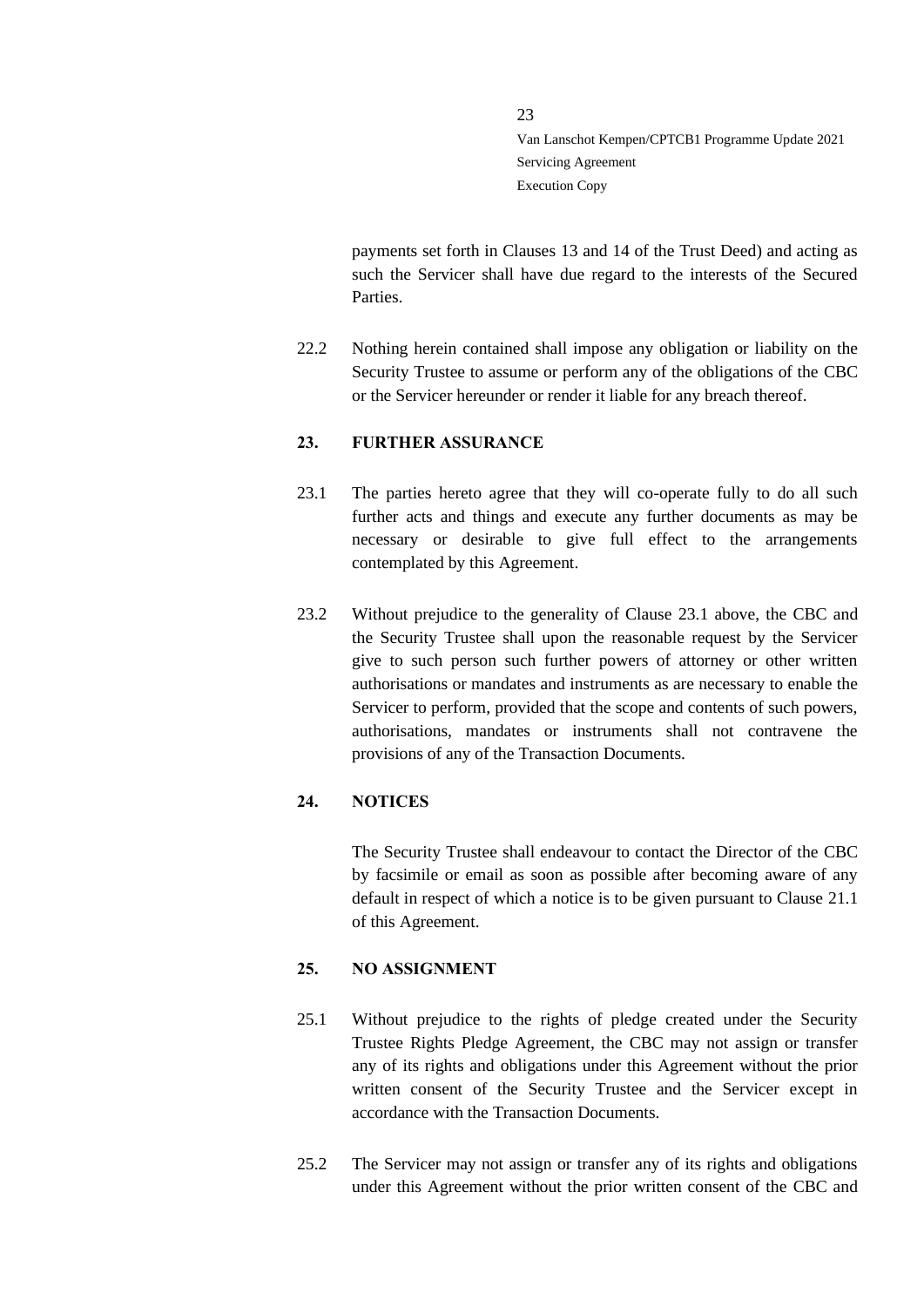the Security Trustee except in accordance with the Transaction Documents.

### <span id="page-23-0"></span>**26. NO DISSOLUTION, NO NULLIFICATION**

To the extent permitted by law, the parties hereby waive their rights pursuant to articles 6:265 to 6:272 inclusive of the Dutch Civil Code to dissolve (*ontbinden*), or demand in legal proceedings the dissolution (*ontbinding*) of, this Agreement. Furthermore, to the extent permitted by law, the parties hereby waive their rights under article 6:228 of the Dutch Civil Code to nullify (*vernietigen*), or demand in legal proceedings the nullification (*vernietiging*) of, this Agreement on the ground of error (*dwaling*).

### <span id="page-23-1"></span>**27. GOVERNING LAW AND JURISDICTION**

- 27.1 This Agreement and any non-contractual obligations arising out of or in connection with this Agreement, including Clause [27.2](#page-23-2) hereof, shall be governed by and construed in accordance with the laws of the Netherlands.
- <span id="page-23-2"></span>27.2 Any disputes arising out of or in connection with this Agreement, including, without limitation, disputes relating to any non-contractual obligations arising out of or in connection with this Agreement, shall be submitted to the exclusive jurisdiction of the competent court in Amsterdam, the Netherlands.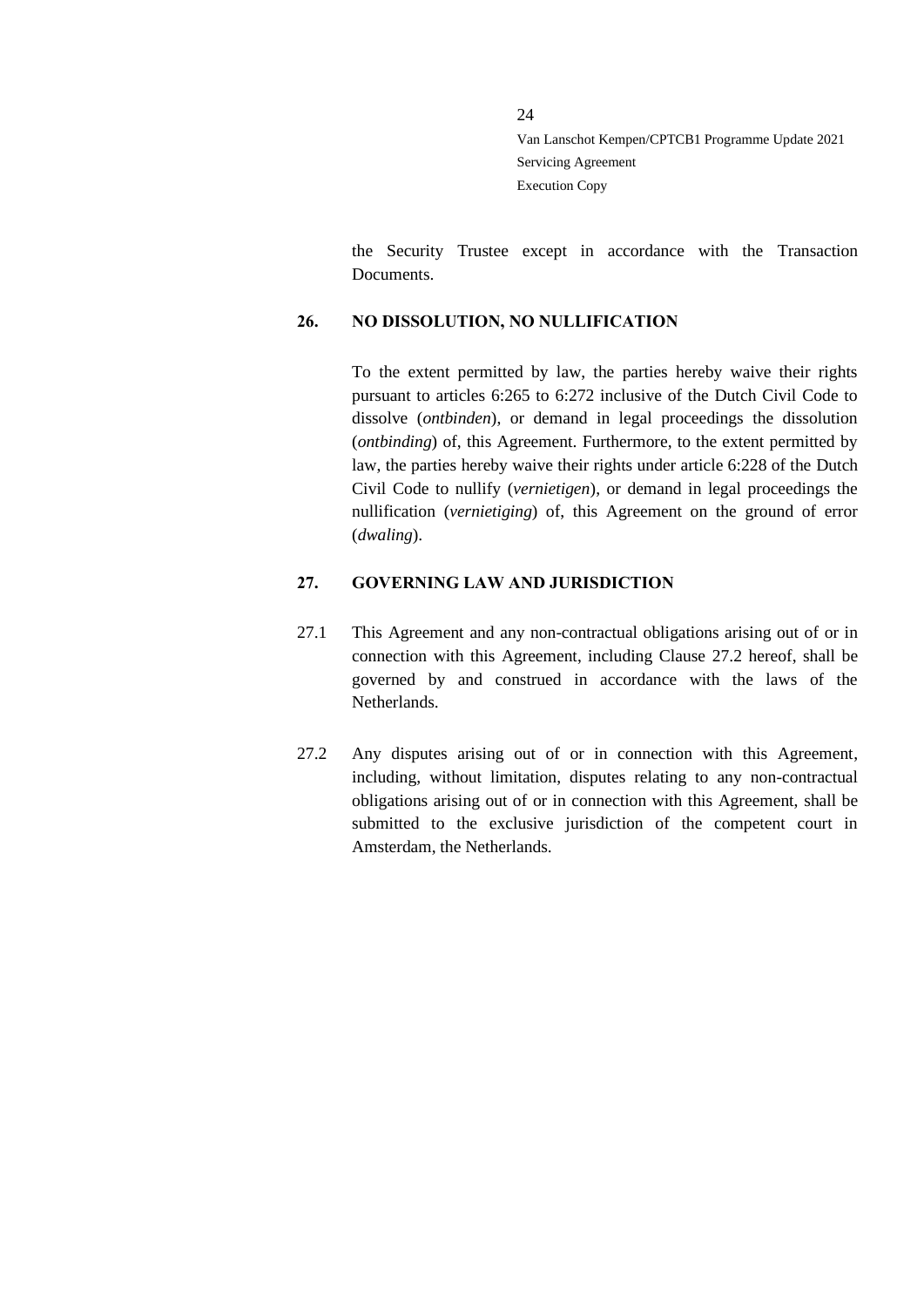**THIS AGREEMENT HAS BEEN LASTLY AMENDED AND RESTATED BY THE PARTIES HERETO PURSUANT TO THE DEED OF AMENDMENT DATED 26 OCTOBER 2021 AND WHICH DEED OF AMENDMENT HAS BEEN SIGNED BY THE PARTIES HERETO.**

**VAN LANSCHOT KEMPEN N.V.**

**VAN LANSCHOT CONDITIONAL PASS-THROUGH COVERED BOND COMPANY B.V.**

# **STICHTING SECURITY TRUSTEE VAN LANSCHOT CONDITIONAL PASS-THROUGH COVERED BOND COMPANY**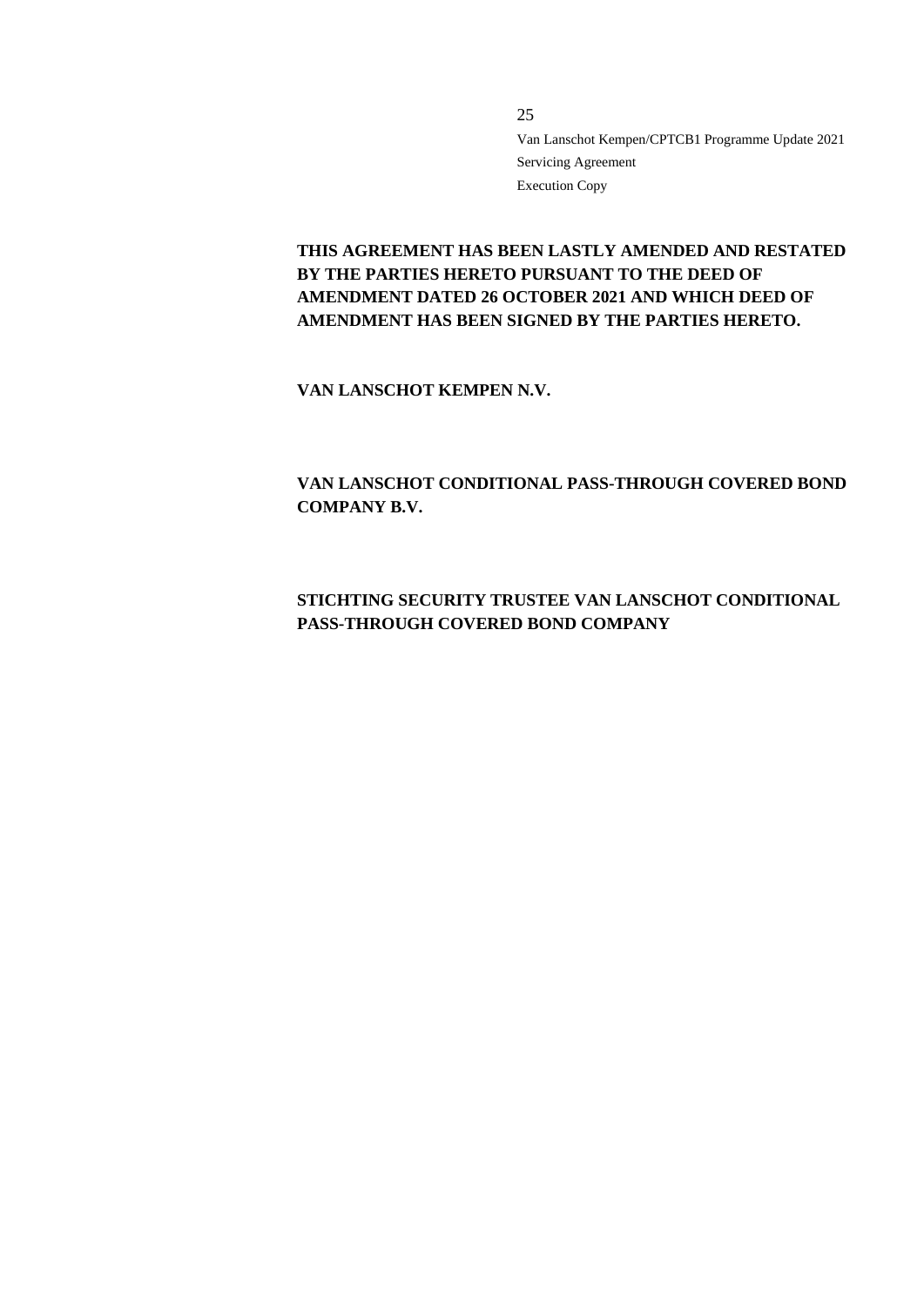### **SCHEDULE 1**

### **The Pool Services**

The Servicer shall:

- (a) bill, collect and record payments on the Mortgage Loans;
- (b) keep records/books of account/documents for the CBC and in relation to the Mortgage Loans, the Mortgage Receivables and the Mortgages;
- (c) keep records for all taxation purposes including VAT;
- (d) administer the Mortgage Loans, the Mortgage Receivables and the Mortgages in accordance with the practice of a reasonable prudent mortgage lender in the Netherlands and the then current foreclosure procedures and do all such things and prepare and send to the Borrowers and/or any other relevant parties all such documents and notices which are incidental thereto, including the co-operation with any repurchase of Mortgage Receivables by the relevant Transferor, to the extent applicable;
- (e) subject to the provisions of this Agreement take all reasonable steps to recover all sums due under or in connection with the Mortgage Loans, including, without limitation, liquidating any security as required and making claims under Life Insurance Policies;
- (f) if and to the extent necessary, communicate with the Borrowers;
- (g) following the occurrence of an Assignment Notification Event and service of a notice on the Borrowers, collect monies relating to the Mortgage Receivables;
- (h) investigate payment delinquencies of the Borrowers;
- (i) take all other action and do all other things which would reasonably be expected from a reasonable prudent lender of Dutch residential mortgages to do in administrating its mortgage receivables;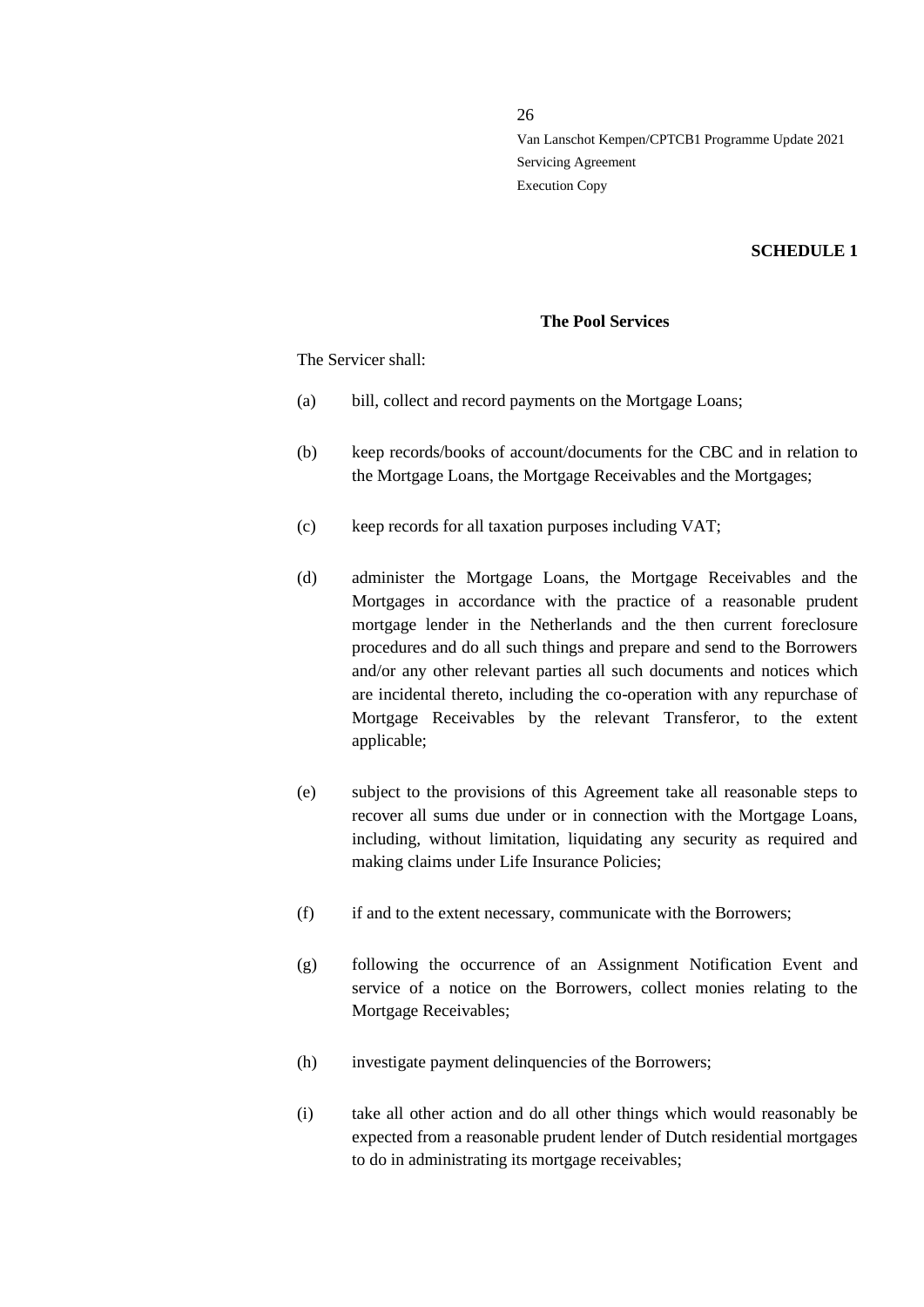- (j) assist the independent auditors of the CBC and provide information to them upon reasonable request; and
- (k) take all other action and do all other things which would be reasonable to expect to give effect to the above mentioned activities.